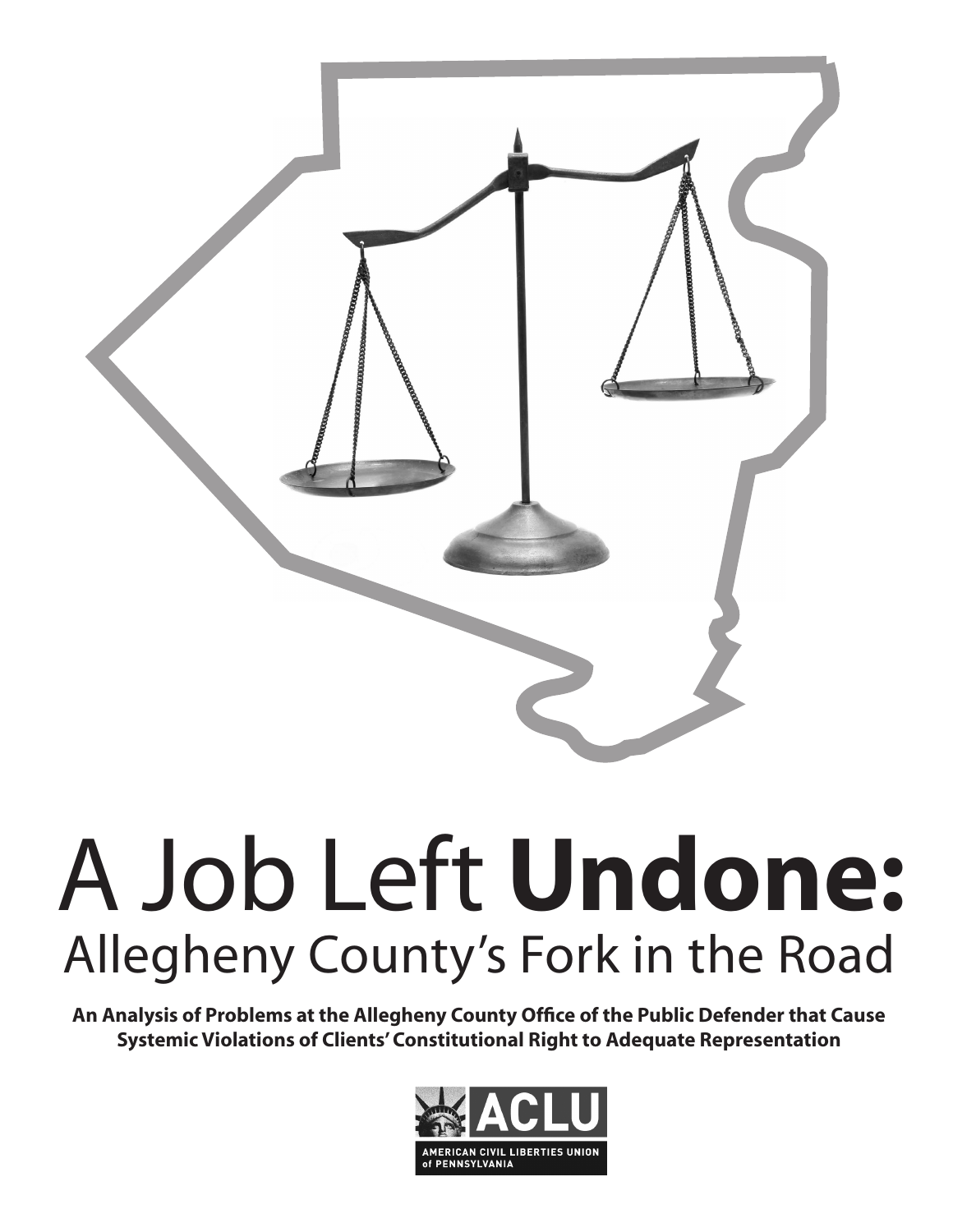# Acknowledgements

The ACLU of Pennsylvania's effort to correct severe systemic deficiencies at the Allegheny County Office of Public Defender (OPD) began fifteen years ago, but the task of bringing the OPD's practices up to constitutional standards remains a job left undone. This report follows the admonition of former U.S. Supreme Court Justice Louis Brandeis, who once said that, "Publicity is justly commended as a remedy for social and industrial diseases. Sunlight is said to be the best of disinfectants; electric light the most efficient policeman." This report is designed to shine the light on the operations of an important government agency, one that serves approximately 25,000 people a year and which is responsible for whether people go to jail and if so for how long. The problems plaguing the agency cry for sunlight. We trust this report will begin illuminating the problems and thus lead to completion of the reforms started by the ACLU fifteen years ago.

This report would not have been possible without the help of many people. I want to thank my co-authors, attorneys Claudia Davidson and Thomas J. Farrell, who were also co-counsel in the ACLU's lawsuit against the OPD. Thanks also go to ACLU-PA Legal Fellow and chief scrivener, Alexandra Morgan-Kurtz. Lastly and most importantly, we wish to thank the countless people who cooperated in our investigation, from both inside and outside the County's criminal justice system and from within the OPD itself, who gave us insight into current operations and largely validated the findings of the Kalmanoff report, but who cannot be identified for fear of retaliation. You know who you are. We are lucky to have so many responsible people with an abiding commitment to justice and civil liberties.

> Witold J. Walczak, Legal Director, ACLU-PA October 17, 2011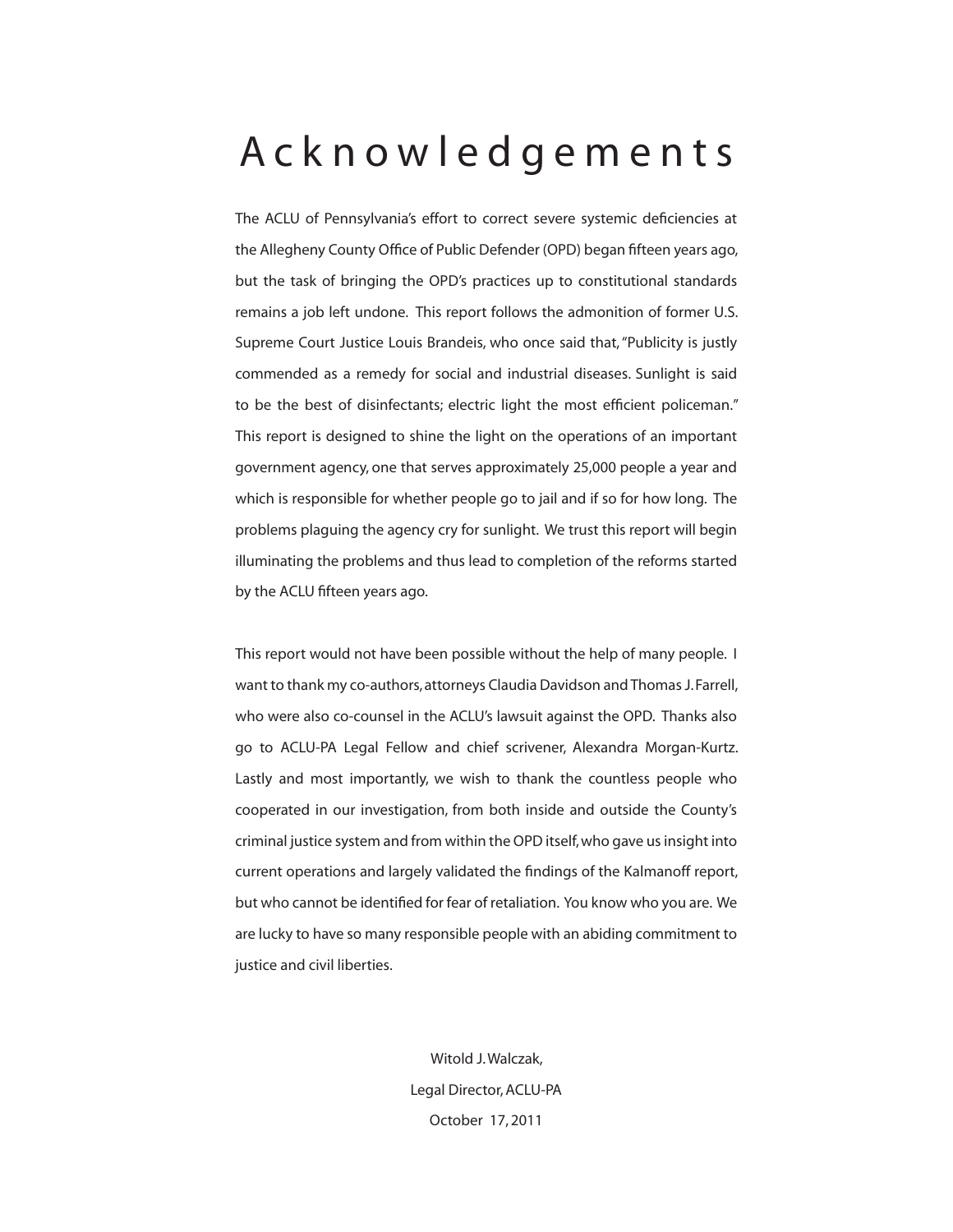# Table of Contents

| Introduction |                                                                             |                               |                                                                                    | 1              |
|--------------|-----------------------------------------------------------------------------|-------------------------------|------------------------------------------------------------------------------------|----------------|
| ı.           | <b>Standards for Criminal Indigent Defense Systems</b>                      |                               |                                                                                    | $\overline{2}$ |
|              |                                                                             |                               | A. Constitutional Right to Counsel                                                 | $\overline{2}$ |
|              | В.                                                                          |                               | The ABA Ten Principles                                                             | $\overline{2}$ |
|              | II. The ACLU's 1996 Lawsuit Against Allegheny County                        |                               |                                                                                    | 3              |
|              | А.                                                                          |                               | An Already Underfunded Public Defender's Budget is Cut                             | 3              |
|              | В.                                                                          |                               | The ACLU Files a Class Action Lawsuit that Leads to a Settlement Agreement         | 3              |
|              | C.                                                                          |                               | Settlement Agreement and Court Monitoring of OPD is Terminated in 2005             | 3              |
|              | III. Serious Problems in OPD Operations Persist                             |                               |                                                                                    | 4              |
|              |                                                                             |                               | A. The 2009 "Kalmanoff Report"                                                     | $\overline{4}$ |
|              | В.                                                                          |                               | Kalmanoff's "Action Plan"                                                          | $\overline{4}$ |
|              |                                                                             |                               | IV. The OPD's Serious Problems Must be Fixed                                       | 4              |
|              | А.                                                                          | <b>Ineffective Management</b> |                                                                                    | 5              |
|              | Essential Personnel Management Functions are Practically Non-Existent<br>В. |                               |                                                                                    |                |
|              |                                                                             |                               | 1. Virtually Non-Existent Attorney Training                                        | 5              |
|              |                                                                             | 2.                            | <b>Unused Written Practice Standards</b>                                           | 6              |
|              |                                                                             |                               | 3. Workload                                                                        | 6              |
|              |                                                                             |                               | 4. Absence of Performance Reviews                                                  | 6              |
|              |                                                                             |                               | 5. Staffing Issues                                                                 | 7              |
|              |                                                                             |                               | 6. Conflicted Part-time Lawyers                                                    | 7              |
|              | C.                                                                          |                               | Unequal Partner in the Justice System                                              | 7              |
|              |                                                                             | 1.                            | Salary                                                                             | 8              |
|              |                                                                             | 2.                            | Resources                                                                          | 8              |
|              | D.                                                                          |                               | Sub-Constitutional Representation Persists                                         | 9              |
|              |                                                                             | 1.                            | Woefully Inadequate Client Communication - No One Recognized as "My Lawyer"        | 9              |
|              |                                                                             | 2.                            | Lawyers do not Conduct Meaningful Client Interviews Before the Preliminary Hearing | 9              |
|              |                                                                             | з.                            | Grossly Deficient Intake Procedures, Investigation and Preparation                 | 10             |
|              |                                                                             |                               | <b>Intake Procedures</b><br>i.                                                     | 10             |
|              |                                                                             |                               | ii. Preparation                                                                    | 10             |
|              |                                                                             | 4.                            | The OPD's "Hidden Shame" - The Appalling Gap in Representation                     | 11             |
|              |                                                                             | 5.                            | <b>Scarce Use of Experts</b>                                                       | 11             |
|              | V. CONCLUSION                                                               |                               |                                                                                    | 11             |
|              | Recommendations for the OPD                                                 |                               |                                                                                    | 12             |
|              | Recommendations for the County Executive                                    |                               |                                                                                    | 12             |
|              |                                                                             |                               | Recommendations for the Court                                                      | 12             |
|              | <b>Endnotes</b>                                                             |                               |                                                                                    | 13             |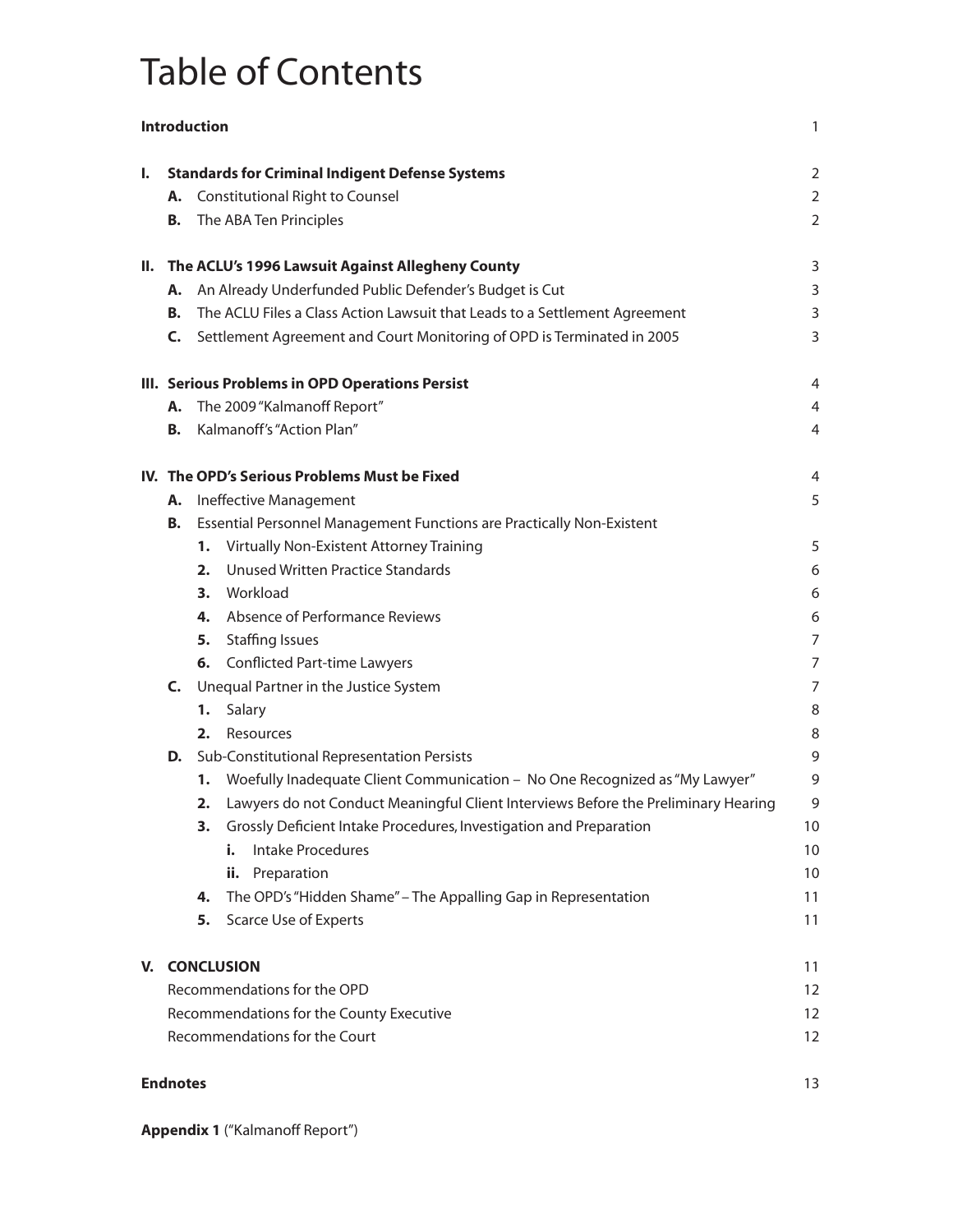# Introduction

Fifteen years ago, the American Civil Liberties Union ("ACLU") sued Allegheny County in *Doyle v. Allegheny County Salary Board* ("*Doyle*"), alleging that the Office of the Public Defender ("OPD") failed to provide constitutionally adequate representation to indigent criminal defendants, juveniles charged with delinquency and people subject to involuntary mental health commitments, and that County officials were ignoring these serious deficiencies. The lawsuit was triggered by two events. First, a 1995 American Bar Association study concluded that the OPD had suffered from years of neglect and was one of the most underfunded urban public defenders in the country. Then in 1996, new County commissioners not only refused to adopt reforms suggested in the ABA report, but they further cut the OPD's budget, exacerbating an already dire situation.

After two years of contentious litigation, the lawsuit resulted in an agreement designed to improve the OPD, which called for increased funding, staffing, training and management, as well as written policies promoting best practices. The litigation was expensive, costing the county a million dollars just in attorneys' fees to the ACLU. While the County met the funding and staffing requirements, the OPD has never adopted the necessary standards, maintained high-level training or implemented the practices that are an indispensible part of a constitutionally adequate indigent defense system.

Fifteen years later, Allegheny County stands at a similar fork in the road, confronted by a need to save money and a choice to continue to ignore the OPD's acute systemic dysfunction or to take concrete action to finish the reforms contemplated by the 1996 ACLU lawsuit. The parallel with 1996 is strong, except now the requisite changes would not be nearly so costly and even arguably would save the County money.

This time there is again a report documenting the OPD's failings, except that the County has buried it. Using Pennsylvania's public records law, the ACLU uncovered a secret 2009 report, commissioned by Allegheny County itself, which concluded that "[m]any of [the problems addressed in the ACLU lawsuit] persist today, contributing to a dysfunctional office culture where normative or even minimal performance expectations do not exist."1 The report, known by the lead investigator's name, Alan Kalmanoff, also stated that:

Leadership in the office needs to be improved. The OPD Director has not been trained in how to manage a large defense office, and is not a natural manager. More importantly, he appears virtually disinterested in administration and management, and as a result, holds infrequent meetings, does not assign or oversee supervisors to help manage, and fails almost completely to even try to identify and to address the major system problems that plague his office.<sup>2</sup>

A lack of leadership and efficiency also drives excessive client jail time, *costing millions*, and wastes staffing resources. Immediate actions must be taken to break the cycle of delay, end gaps in coverage, reduce inefficiency, lower jail crowding, and avoid liability.<sup>3</sup>

The single biggest problem the ACLU attempted to correct through the *Doyle* litigation was the OPD's failure to have attorneys meet with clients early in the process - within days of arrest – at which time they would assess the case, initiate essential investigation and legal research, draft necessary motions and begin thinking strategically about how best to defend the client. This early case evaluation and preparation is the hallmark of a constitutionally adequate defense. Sadly, the Kalmanoff report found the problem had not been fixed, and indeed had worsened:

The [OPD] system, and particularly the way that indigent persons are provided representation . . . is inadequate and poorly managed. In many routine cases, there is little or no contact with a person the defendant can regard as "my lawyer" until just before or at the first courtroom appearance. … There is a nearly total lack of representation for about four months between the first stages and the trial. During this time inmates are languishing with literally no attorney of record, no one to update their files, and no real advocacy.<sup>4</sup>

Even judges were reported to hold "a general 'consensus' or shared view that public defenders are not meeting with their clients prior to some key appearances in court."5

The ACLU's independent investigation over the past year has revealed that conditions at the OPD have deteriorated since Kalmanoff's report. Despite Kalmanoff's stark warnings, Allegheny County has not implemented any of Kalmanoff's thirty specific recommendations for fixing the serious systemic problems. The County's failure to act becomes even more perplexing in light of Kalmanoff's projection that the changes and improved efficiencies could save the County millions of dollars. Seemingly repeating the mistakes of 1996, the County is beginning to reduce the agency's budget by, for instance, delaying or refusing to fill staff vacancies, cutting supplies and

"Because the right to counsel is fundamental to a fair trial, the Constitution cannot tolerate trials in which counsel, though present in name, is unable to assist the defendant to obtain a fair decision on the merits." *Evits v. Lucey*, 469 U.S. 387, 395 (1985).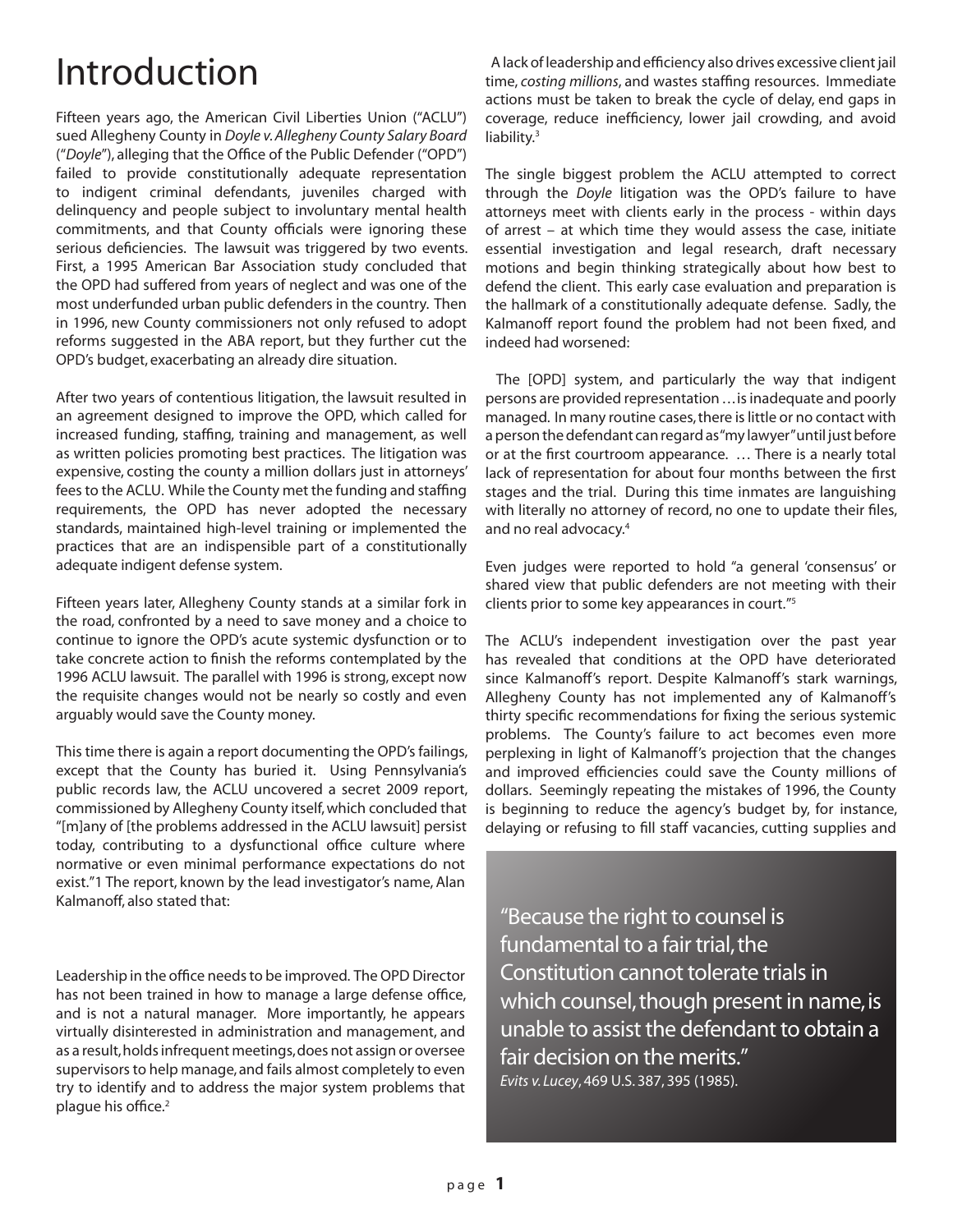discouraging attorneys' purchase of important preliminary hearing transcripts and the use of experts, practices that will further undermine the quality of representation provided by the OPD. Those who forget the history of fifteen years ago are doomed to repeat it.

The three arms of the Allegheny County criminal justice system must work together with the County Executive and County Council to implement the changes recommended by the Kalmanoff report. Only with cooperation of County elected officials, the Office of the Public Defender, the District Attorney's Office and the Court of Common Pleas can the County change the systemic deficiencies that deny the people of Allegheny County their constitutional rights. The ACLU calls on County and Court leaders, including the County Executive candidates, to (1) pledge to complete the OPD reforms mandated by the *Doyle* settlement, which also would largely satisfy the American Bar Association's Ten Principles for public indigent defense systems; and (2) implement the Kalmanoff report's plan to streamline and improve the operation of the County's criminal justice system while saving the County money. The OPD has many fine, dedicated public defenders who are shackled by a broken and mismanaged system, prevented from fulfilling their professional responsibility to provide clients with a constitutionally adequate defense. Without change, the County exposes itself to liability for the ongoing deprivation of indigent defendants' constitutional rights.

# **I.** Standards for Criminal Indigent Defense Systems

# **A.** Constitutional Right to Counsel

Almost fifty years ago, the United States Supreme Court held that the Sixth Amendment to the U.S. Constitution gives individuals subjected to state criminal prosecution a fundamental right to appointed counsel.<sup>6</sup> This right applies to the full spectrum of charges that can lead to the imprisonment of poor defendants, from less serious crimes to the most serious of felonies. It applies to all phases of the prosecution including preliminary hearings, trial, sentencing, and appeal. $7$  Criminal defendants are entitled to "more than just the opportunity to be physically accompanied by a person privileged to practice law."<sup>8</sup> Similar rights to counsel have been extended to minors facing delinquency charges<sup>9</sup> and people subjected to loss of liberty through involuntary mental health commitment.10

"[T]he essential aim of the [Sixth] Amendment is to guarantee an *effective* advocate for each criminal defendant."11 As a result, it envisions defense counsel forcing prosecuting attorneys to "survive the crucible of meaningful adversarial testing."12 Unless an accused has an attorney "able to invoke the procedural and substantive safeguards that distinguish our system of justice, a serious risk of injustice infects the trial itself."13 "Because the right to counsel is fundamental to a fair trial, the Constitution

cannot tolerate trials in which counsel, though present in name, is unable to assist the defendant to obtain a fair decision on the merits."14 "A party whose counsel is unable to provide effective representation is in no better position than one who has no counsel at all."15

### **B.** The ABA Ten Principles

In 2002, the American Bar Association's ("ABA") Standing Committee on Legal and Indigent Defendants established the "Ten Principles of a Public Defense Delivery System."<sup>16</sup> These principles describe the fundamental requirements of an indigent defense system capable of providing representation that satisfies an individual's Sixth Amendment right to counsel.<sup>17</sup> The standards include general proscriptions, like independence

- **1. Independence:** The public defense function must be independent from both political and judicial influence.
- **2. State Funding & Structural Integrity:** The public defense delivery system may consist of both a public defender office and participation from the private bar. The State has the duty to provide funding and a uniform structure.
- **3. Eligibility & Early Appointment:** Potential clients must be screened for eligibility and assigned defense counsel as soon as possible.
- **4. Confidentiality & Early Client Interviews:** Counsel must have sufficient time and space to meet with the client confidentially. Counsel should meet with and interview their client as soon as practicable before preliminary hearings or trial.
- **5. Availability:** The workload of public defenders must be controlled to ensure that counsel can provide all clients with adequate representation.
- **6. Competency:** Public defenders should never be assigned cases which they lack the experience or training to handle competently.
- **7. Consistency:** The same attorney should represent the client continuously from the initial hearings through trial and sentencing.
- **8. Resources:** Defense counsel, whether assigned or a member of the public defender's office, should be provided with sufficient resources so that they can operate as an equal partner in the criminal justice system.
- **9. Training:** Defense counsel is required to attend continuing legal education.
- **10. Quality & Accountability:** Defense counsel must be supervised and reviewed for quality representation in light of local and national standards.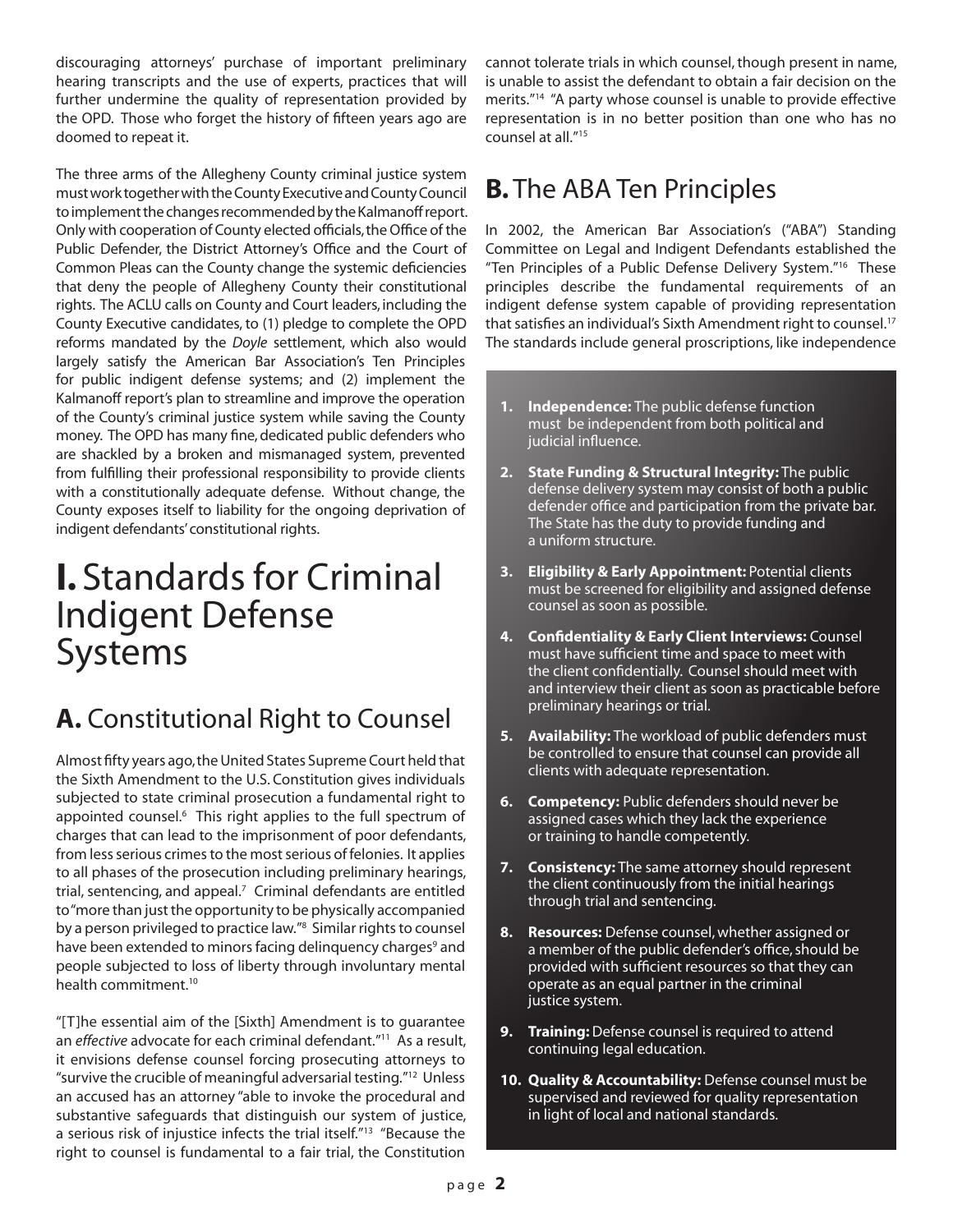for the public defender office (free from political and judicial interference) and sufficient resources to ensure that lawyers can prepare a constitutionally adequate defense. But they also call more specifically for early interviews with clients (before both preliminary hearing and trial), manageable case loads, training for the lawyers and supervision to ensure quality representation.

There has been a growing movement across the country to ensure that public defenders offices adhere to these principles. By instituting reforms in line with these foundational principles, states have not only increased the fairness of their criminal justice systems and reduced prison populations, but have increased economic efficiency and saved money.

# **II.** The ACLU's 1996 Lawsuit Against Allegheny County<sup>18</sup>

### **A.** An Already Underfunded Public Defender's Budget is Cut

In late 1995, a private consulting group sponsored by the American Bar Association ("ABA"), the Spangenberg Group, issued a report reviewing the Allegheny County OPD.<sup>19</sup> The report concluded that due to "years of neglect" "the overall conditions of the office create a major impediment to providing quality representation to indigent defendants."20 The report highlighted deficiencies in staffing, office space, resources and written standards, plus excessive caseloads. In terms of necessary resources, the Allegheny County OPD ranked at the bottom of comparable offices in similar jurisdictions.21

Notwithstanding the major concerns expressed by the Spangenberg Group, Allegheny County failed to implement any of the recommended changes. Instead, newly elected leadership in the County drastically reduced the Public Defender's budget by over twenty-five percent.<sup>22</sup> These budget cuts led to the dismissal of 15 attorneys from the original staff of 49, 20% of the clerical staff and dismissal of all social workers and investigators.23

### **B.** The ACLU Files a Class Action Lawsuit that Leads to a Settlement Agreement

In response to the Spangenberg report, the subsequent budget cuts and numerous complaints from OPD clients, the ACLU filed a class action lawsuit alleging that the Allegheny County Salary Board, County Commissioners and the Chief Public Defender had failed to provide a constitutionally adequate system for indigent defense.<sup>24</sup> The complaint detailed a variety of longstanding systemic problems such as overwhelming caseloads, severe understaffing and flawed policies that were resulting in a denial of constitutionally adequate legal representation. The complaint alleged that the County was aware of these deficiencies and failed to provide the needed resources or make necessary changes to improve the situation.

The lawsuit ended with a court-enforceable "Settlement Agreement" in 1998, providing for many changes to the OPD.25 These changes included a doubling of the budget and staff, development of written personnel policies and practice standards, a system of supervisory performance monitoring and providing new and current staff with extensive training. In addition to their own litigation expenses, the County paid the ACLU nearly \$1 million dollars in attorneys' fees. Aside from the mandated budgetary and staffing increases, however, the County never fully complied with the provisions of the settlement agreement aimed at changing how attorneys are trained, managed and, ultimately, how they represent clients.

### **C.** Settlement Agreement and Court Monitoring of OPD is Terminated in 2005

In June 2003, the ACLU filed a motion requesting the Defendants be held in contempt for failing to comply with the terms of the settlement agreement.<sup>26</sup> The ACLU noted that some positive changes had occurred in the Allegheny County OPD since the initial filing of the lawsuit, but several problems remained unaddressed. Crucial among the neglected provisions were the County's failure to implement written practice standards that modeled national standards, to create a system of employee oversight, to maintain training and to properly deploy investigators.

In response to the ACLU's contempt motion, the Court appointed a pro bono arbitration panel to analyze the County's compliance with disputed provisions of the settlement agreement.<sup>27</sup> While the arbitration panel recommended that the Court deny the ACLU's motion, it recommended further steps to improve representation within the Allegheny County OPD. The panel advised the OPD to employ the "Client Interview" form utilized by the Defender Association of Philadelphia, which should be completed during the initial client interview and updated by each attorney subsequently representing the client with important information, including jury trial demand, alibi witnesses, and the need for and/or results of investigation and legal research. The panel advised that the questionnaire should follow the case and be reviewed by counsel prior to court appearances. The use of this document would reduce confusion and ensure that each attorney would be well informed about the case and the client's wishes. Supplementary recommendations included adopting a form letter informing clients about the purpose and procedures of the preliminary hearing and increased accountability for attorneys. The County never implemented even these simple changes suggested by the arbitration panel.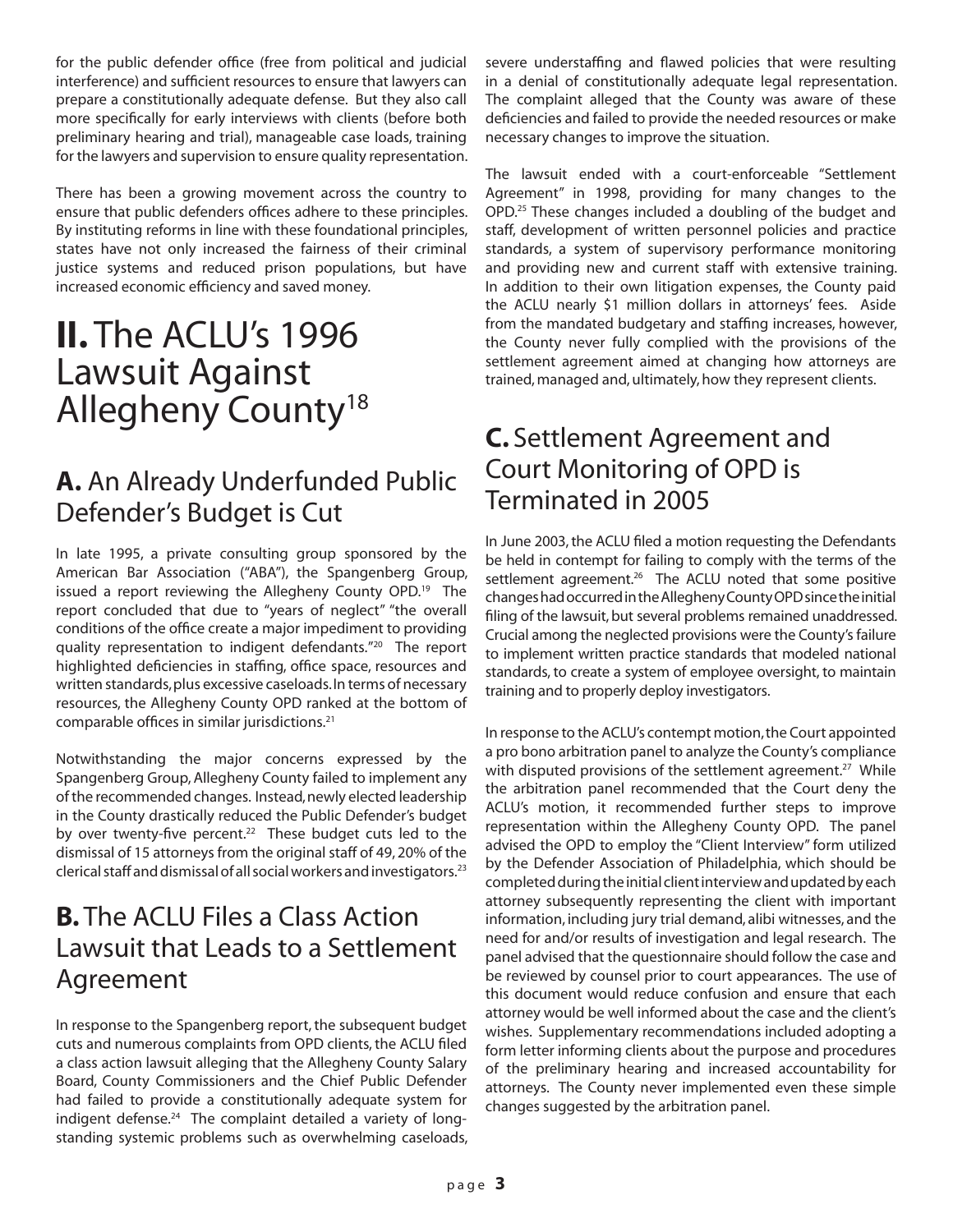# **III.** Serious Problems in OPD Operations Persist

Problems with the OPD's representation persist to this day and have worsened. The ACLU's assessment is based on a report commissioned by Allegheny County that was released in 2009, but never made public, and a year-long investigation by the ACLU's Pittsburgh office. The investigation relied on dozens of complaints received from public defender clients, documents obtained through public records requests, and interviews with people who work in the Allegheny County criminal justice system, including assistant public defenders. The problems identified by the 2009 report, complained of by OPD clients, and confirmed by people inside the system show remarkable consistency.

# **A.** The 2009 "Kalmanoff Report"

In 2008, the Allegheny County Solicitor requested an assessment of the OPD from the Institute for Law and Policy Planning, led by Professor Alan Kalmanoff, to analyze "concerns expressed by judges and others about the high rates of continuances and operational inefficiencies in the County's criminal defense function."28 The Kalmanoff report was completed in late 2008 and slated for release in 2009, but for unknown reasons was never released publicly. Its thirty recommendations for improving the performance and efficiency of both the OPD and the entire criminal justice system, while saving the County substantial funds, have been ignored. The problems cited within the report virtually mirror those the *Doyle* litigation sought to remedy fifteen years ago.

Kalmanoff criticizes nearly every phase of the OPD's operations, saying "the agency's current program is dysfunctional"<sup>29</sup> and that the "management" of it is "dysfunctional" and "getting worse*."*<sup>30</sup>He writes that "almost all agree that the amount of training is inadequate,"31 and that "practice standards are not employed beyond initial orientation, nor are they enforced by supervisors and managers over time, thereby demonstrating a lack of the most basic management oversight."<sup>32</sup> The problems with inadequate representation identified in *Doyle* and the subject of post-settlement monitoring have not been corrected and have worsened. Kalmanoff notes that "[d]efenders do not meet their clients after they are booked into the jail,"33 and that "there is an unacceptable period of approximately four months, between the pre-trial conference and the preliminary hearing of a case, when jailed offenders do not see their lawyer," a practice "labeled by some as the '*OPD's hidden shame*.'"34

Although the Kalmanoff report's focus is on the OPD, the study also assessed the performance of other agencies within the County's criminal justice system and identified improvements to the practices of the District Attorney's Office and Allegheny County's criminal courts that would help the OPD increase the quality of representation and save the County additional monies.<sup>35</sup> The ACLU's investigation focused on problems at the OPD, as does this report, but obviously the other components of the County's criminal justice system that strain the OPD's performance need to be addressed by County and Court leaders as well.

# **B.** Kalmanoff's "Action Plan"

Kalmanoff proposed a broad "Action Plan" consisting of thirty recommended changes in how the OPD and, to a lesser extent the criminal courts and District Attorney's Office, operate in order to upgrade the quality of OPD representation, improve the entire criminal justice system's efficiency and, simultaneously, save millions of tax dollars. The report states that some of the changes, most notably ones that involved improving the OPD's operations, would result in major (defined as millions of dollars annually) or substantial (defined as hundreds of thousands of dollars) savings.36

For instance, Recommendations 2 and 3 call for hiring someone to "[r]espond to an acknowledged core deficiency in management expertise and capability," which will over time result in significant savings.<sup>37</sup> Recommendation 13 calls for improving OPD office systems, including the application and enforcement of practice standards, which in the short term will result in "substantial" savings and "major" ones in the long term, i.e., millions of dollars.<sup>38</sup> Recommendation 15 calls for improving and bringing into line with the District Attorney's Office the OPD's informational technology ("IT") systems, something that over time will result in "major" savings.39 Simply improving quality control by instituting basic management concepts like file reviews will result in substantial savings in the short and long term.<sup>40</sup>

Despite these potentially significant savings, the ACLU has learned that more than two years after receipt of the Kalmanoff report the County has yet to implement any of these vital changes. The ACLU has been unable to ascertain why Allegheny County never released the Kalmanoff report publicly, or never adopted the thirty recommendations for reform contained in the report. The recommendations are not only sensible and likely to improve OPD representation without significantly increasing the budget, but could save Allegheny County taxpayers millions of dollars.

# **IV.** The OPD's Serious Problems Must be Fixed

The ACLU's investigation over the past year has confirmed most of the findings of serious deficiencies in OPD operations described in the Kalmanoff report, which translate into probable constitutional violations involving OPD clients. We discuss below the most serious problems based on the Kalmanoff report and ACLU's investigation.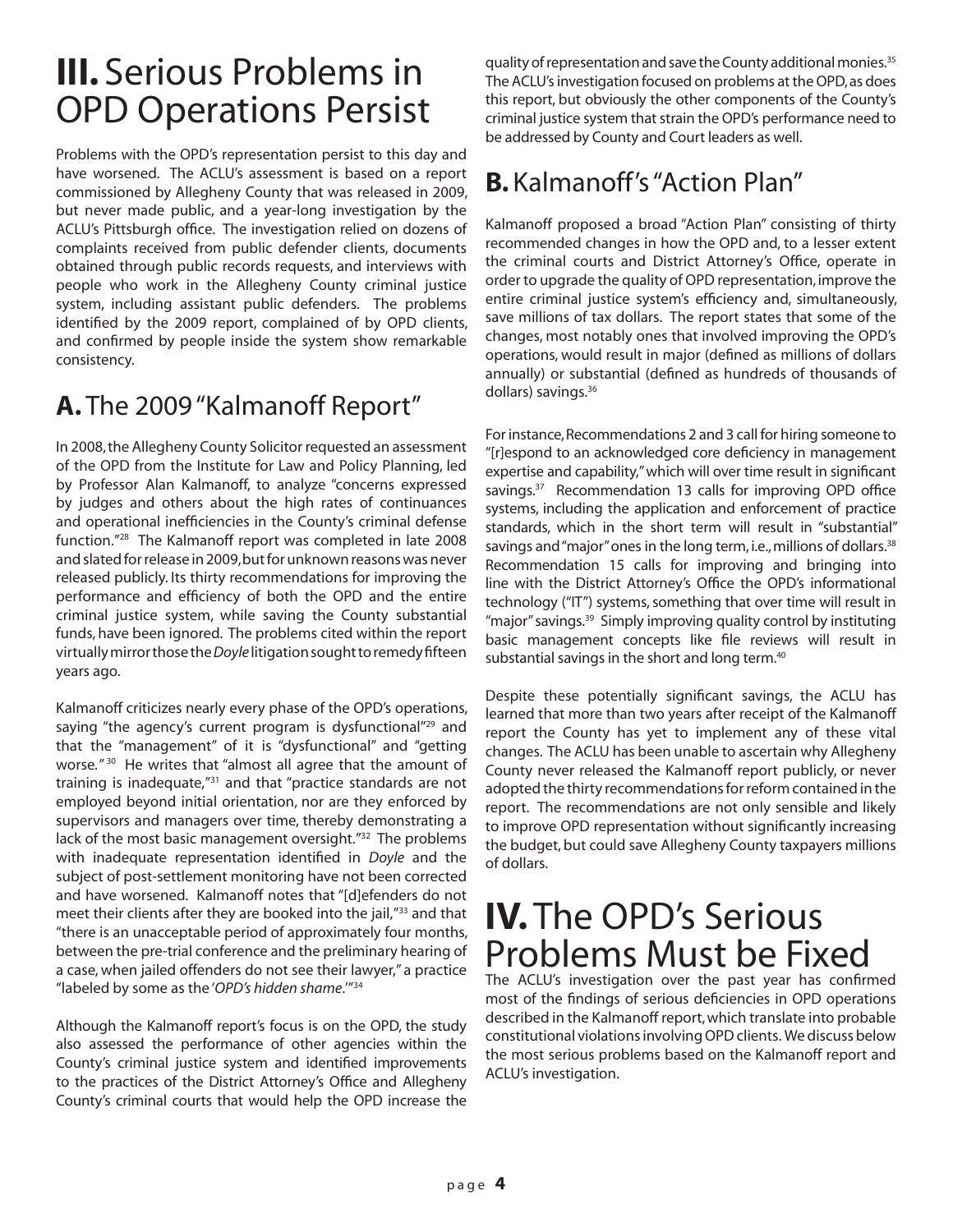# **A.** Ineffective Management

Kalmanoff's greatest concern was OPD's management, or lack thereof, especially by the Chief Public Defender. "His management skills are clearly lacking, which is evident from almost every aspect of the OPD operation reviewed for this study, including a lack of actual knowledge of what is going on in the office and courtrooms, and a lack of effort to identify and remedy the most serious and obvious OPD and system problems."41 The report remarked that he "is not a natural manager," cannot communicate effectively and "appears virtually disinterested in administration and management." This disinterest manifests itself through infrequent meetings, non-involvement in overseeing supervisors and "fail[ing] almost completely to even try to identify and to address the major system problems that plague his office."42

There is a perception from many persons spoken to that the Chief Public Defender is minimally present, unresponsive to concerns, avoids friction, avoids making decisions and avoids responsibility. Essentially, his actions are focused on ensuring that he does not rock the political boat on which his position is based.<sup>43</sup> He is perceived as being unsupportive of his team, staff, office and the clients. When advocacy is needed to overcome problems with the District Attorney's Office or an unreasonable judge, he rarely takes up the battle to champion his staff or the clients.

The rest of the management team has no common mission, no strategic plan, poor communication, a lack of consistency and a lack of accountability. Many within the OPD are unsure how managers are identified. While some members of management obviously care deeply, and try against all odds, many others can rarely be located and are nonresponsive to the concerns of assistant public defenders and the support staff.

Poor management infects and exacerbates other OPD operational systems: "Poor administration furthers the problems caused by shortfalls in space, equipment and technology, a long-standing culture of private practice and lawyer autonomy, inadequate management supervision and incentives, and an absence of adequate policies and procedures."44 Management deficiencies lead to other problems as well. There is no "plan for managing or transferring caseloads when case numbers increase and exhaust the allocated funding," "[c]rucial mechanisms for identifying conflicts and scheduling issues are lacking," and "[t]here are no procedures for maximizing the usefulness of expensive attorney staffing."45 Kalmanoff concludes that while the "dysfunctional management" in the overall court system "is improving," at the OPD it "is getting worse."<sup>46</sup>

The Kalmanoff report proposed that all members of the leadership of the OPD undergo management and supervision training to improve the management of the OPD and strengthen communication within the agency.<sup>47</sup> It expressed doubts that the current Chief Public Defender could be trained to be an

effective leader of the OPD as it was "apparent that the Director was not aware of or interested in management or leadership."48 It encouraged that "other personnel changes should be investigated," such as hiring a strong manager from outside of the OPD.49

### **B.** Essential Personnel Management Functions are Practically Non-Existent

The OPD's deficiencies are perhaps nowhere more noticeable (and damaging) than in the area of personnel management. Training programs are grossly deficient, there is no mentoring or other program to aid junior lawyers in preparing and trying cases, practice standards that set expectations and guide performance are ignored or non-existent, case loads are not monitored and performance evaluations are rarely employed. Part-time attorneys are largely unmonitored and unaccountable. The number of essential support staff, like investigators and social workers, has been allowed to decrease through attrition and non-replacement. The almost complete absence of personnel management may be the single biggest drag on the ability of the office to provide effective representation. As will be discussed below, the consequence of these personnel management failures is that representation is inconsistent at best and in too many cases unconstitutional. These are flaws that should be fixed quickly and can be repaired without substantial expense.

#### **1. Virtually Non-Existent Attorney Training**

The Kalmanoff report found a "widespread perception among judges that there is little or no training of assistant public defenders."50 There is minimal formal training within the office for new attorneys. Unlike well-run public defender offices like the one in Philadelphia, the OPD has no formal mentoring program to assist young lawyers in learning the idiosyncrasies of criminal defense practice generally and in Allegheny County particularly. The OPD does encourage lawyers to attend "brown-bag-lunch CLE's" (continuing legal education) on criminal law and practice, but those are often ineffectual because they are presented for and to both prosecutors and criminal defense lawyers, which means that important practice tips unique to defense lawyers are omitted. Periodically, but with no real planning or strategy, the OPD sends small numbers of trial lawyers to good quality training programs, such as one run annually by the Public Defender Association of Pennsylvania (PDA of PA), but far more lawyers could benefit from that education.

In the past a "Trial Advocacy Program" was required for attorneys transitioning between the Pre-Trial and Trial Divisions. This program was viewed as a useless formality by those who went through it and has not been held in over a year. Attorneys at OPD believe that the training they receive is inadequate by any measure, but astonishingly so in comparison to the extensive training provided at comparable offices, such as the Defender Association of Philadelphia. Moreover, attorneys transfer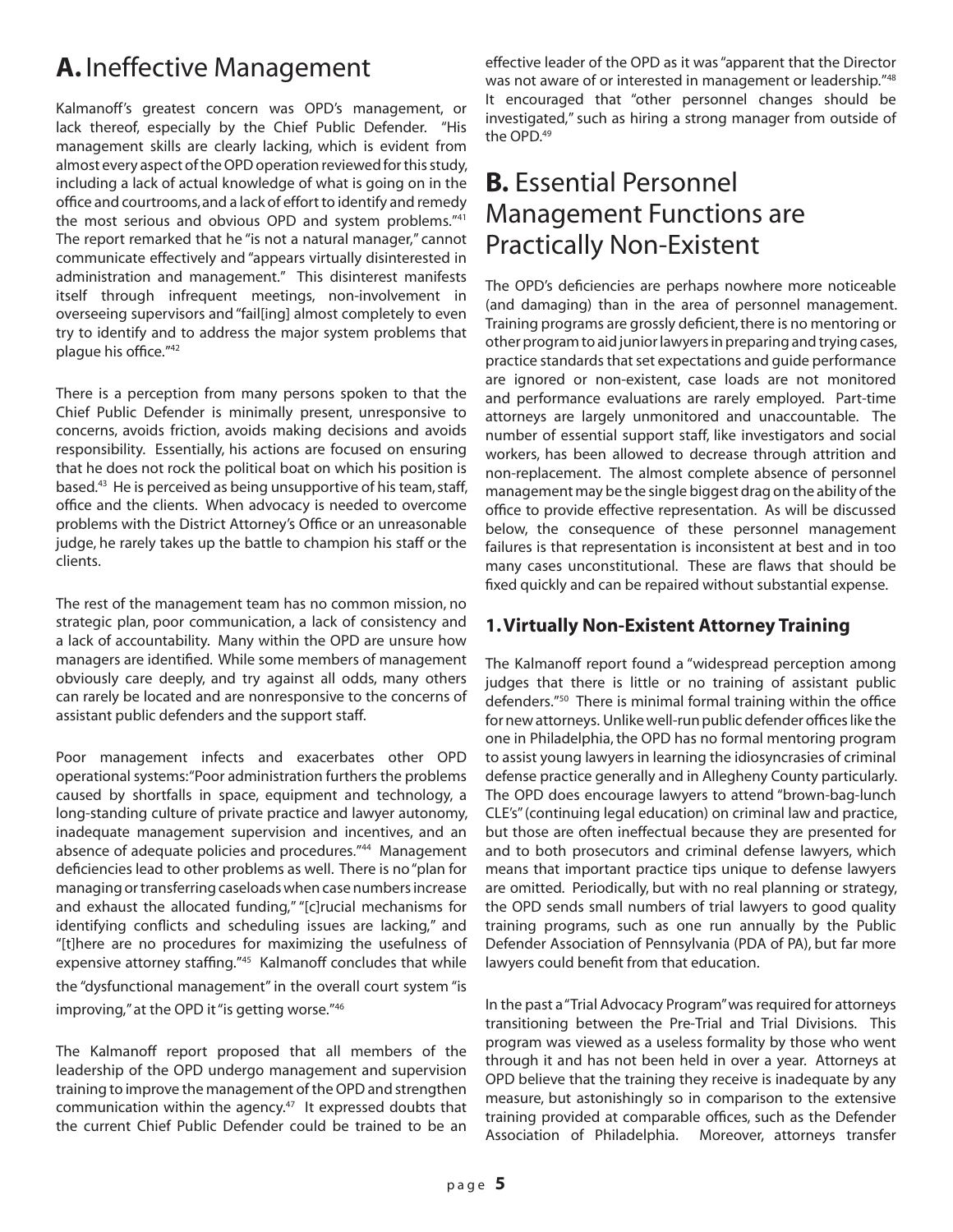between divisions without any preparation or training on how to proceed in matters that decide the ultimate fate of their clients. In sum, attorneys new to the office or a division are essentially left to learn by trial and error, at the expense of the clients.

Kalmanoff concluded that the OPD needs to provide training in the basics, including ethics and motions and trial practice.<sup>51</sup> The report noted that additional training in legal ethics, including regular refresher classes, was "badly needed."52 The report suggested the office create a "Training Coordinator" position to streamline ongoing development of training programs for all attorneys.<sup>53</sup> There is simply no replacement for a rigorous introductory training program, supplemental in-house training for attorneys moving to new units, and an ongoing mentoring program.

#### **2. Unused Written Practice Standards**

Practice standards complement and inform the training program, and the OPD's failure to conform its practice to minimum national and constitutional standards is a major problem. National standards emphasize the importance of an *early* client interview, case assessment, investigation and preparation.<sup>54</sup> It is vitally important to perform these activities early in the life of the case to ensure that valuable evidence and testimony is not lost, and that the lawyer gains familiarity with the client, knows the client's response to the charges, and can begin necessary fact investigation and legal research. This information arms the defense lawyer with the crucial knowledge necessary to advocate effectively for the client in a number of ways, including seeking pre-trial release, moving to dismiss charges, negotiating a fair plea bargain and preparing a trial defense.

Presently, practice standards established after *Doyle* are not actively utilized. The standards are "not employed beyond orientation, nor are they enforced."55 Kalmanoff observed a "lack of norms concerning baseline practice management or expectations."56 Standards introduced at orientation only, without subsequent repetition and enforcement, might as well not exist at all. This is evident in that many attorneys and staff of the OPD are unaware that the practice standards even exist. Only a handful of employees would know where to find a copy of the standards if they were interested in doing so.

In addition to the inattention paid to the existing standards, there are no procedures for identifying conflicts of interest or scheduling issues. Kalmanoff's Action Plan included the development of a comprehensive Office Manual comprised of job descriptions, qualifications, trial practice standards and performance standards as a critical change that would provide the County with substantial immediate savings and major savings over time.<sup>57</sup>

#### **3. Workload**

Management has an obligation to ensure that lawyers' caseloads are not overwhelming and that the work is distributed equitably among staff. Under the NLADA's Guidelines "counsel has an

obligation to make sure that they have available sufficient time… to offer quality representation to a defendant."<sup>58</sup> This obligation was reiterated by the ABA's Ten Principles, which insists that a public defense delivery system must ensure that workload is controlled to prevent it from interfering with counsel's ability to render quality representation.

Kalmanoff noted that no one at the OPD manages or controls the adult criminal caseload.<sup>59</sup> The County invested in database software, at great expense, but the system is not being employed office-wide. Attorneys are tasked with the responsibility of maintaining the information, which requires time-consuming data entry work that doesn't yield a clear benefit for the attorneys or their clients. Attorneys view the software as simply creating more administrative work and do not prioritize updating the system among their responsibilities. Support staff only contribute minimal data entry. As a result, there is no reliable way to track case or workload. There is no balance to the caseload of Pre-Trial Attorneys. Attorneys are assigned to particular courts based on what has historically been done and not the volume of the cases. Consequently, some attorneys are routinely swamped while others are consistently underutilized.<sup>60</sup> Nothing undermines effective representation more or promotes employee burnout quicker than giving lawyers an overwhelming and unmanageable workload.

#### **4. Absence of Performance Reviews**

At the back end of the personnel management system is the performance review, which instructs lawyers on proper practice, corrects problems and provides employee accountability. As with the written practice standards, performance review of assistant public defenders and support staff remain practically non-existent. Allegheny County OPD never complied with the settlement agreement by implementing a supervisory system with periodic and systemic monitoring. Without any system of oversight the OPD lacks a mechanism to ensure accountability and quality representation. Kalmanoff concluded that problems with chronically deficient representation are attributable directly to a "lack of the most basic management oversight."<sup>61</sup>

In the past nine months, after the ACLU began submitting public records requests focused on the agency, the OPD has required that every division conduct at least some performance reviews of the attorneys. Attorneys within the office view these reviews as "superficial" or "shams." There are no uniform standards for what the performance review should contain. The Chief Public Defender has acknowledged to members of the OPD that the divisions need not put significant time or effort into these reviews, as they will not be used for any particular purpose.

Outside of these "sham" reviews, current members of the OPD do not recall any other time when their performance has been reviewed by a supervisor or other member of the management team. No one has asked to look over their case files, read over a motion, or watched them in court. No supervisor has provided advice on what the attorneys can do to improve their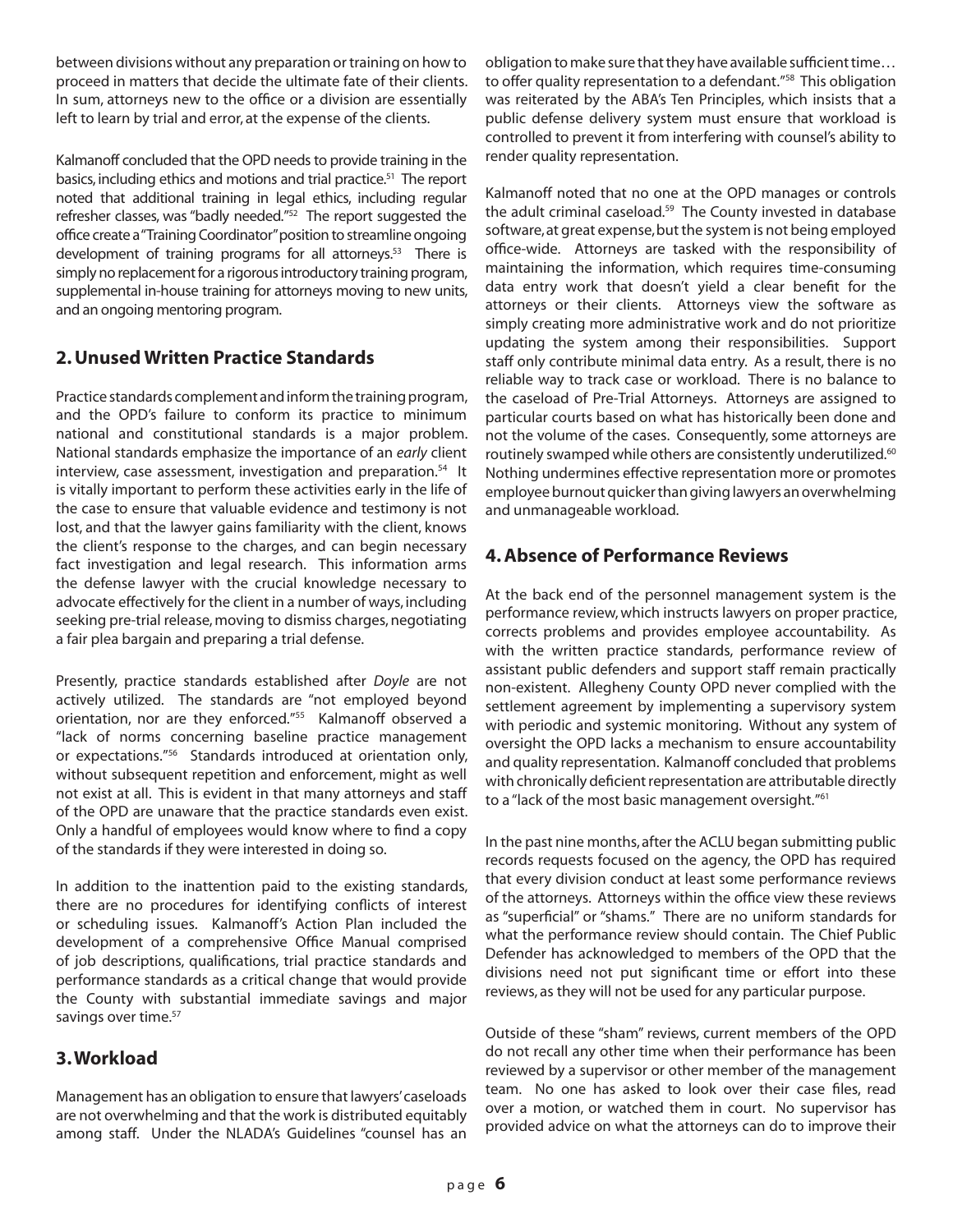performance or criticized them when they've done poorly. Supervisors cannot critique performance because they simply don't know the actual quality of the work of the attorneys they are "supervising." Without frequent substantive performance reviews, assistant public defenders' performance will remain variable and in some cases patently unacceptable.

Kalmanoff recommended that the OPD begin conducting regular performance reviews (at least annually) for all employees to promote a better use of resources, identify training needs and motivate attorneys to provide a higher level of representation to clients.<sup>62</sup> These performance reviews must be rigorous and regular. The report also advised the OPD to establish a Quality Assistance Protocol that involves periodic random review of case files by a supervisor that would "provide an on the spot remedy for potential problems."63 These changes would result in significant short and long term savings for the County.<sup>64</sup>

#### **5. Staffing Issues**

Fifteen years ago, the OPD had no investigators or social workers on staff and lacked paralegals and clerical personnel. The settlement agreement mandated that the OPD raise its staffing levels of attorneys and support staff. For years the OPD had maintained staffing levels mandated by the settlement; however, in recent years the process to fill open spots in the OPD has become bogged down, with no transition plans to compensate during the prolonged staffing shortages. Currently, the OPD employs less than the 79 full-time-equivalent attorneys mandated by the settlement agreement, and has been slow to fill vacancies.<sup>65</sup>

Investigators are an integral part of effective representation, and thus were addressed separately in the *Doyle* settlement agreement. The agreement required the OPD to hire one investigator for every six lawyers, for a total of thirteen investigators. The OPD currently has an Investigative Division consisting of approximately nine investigators; however only seven actually conduct investigations, barely half of the total in 1998.<sup>66</sup> Attorneys, who are not trained on how to best engage the services of investigators, unsurprisingly find it difficult to get the level of cooperation necessary for productive investigation. The lack of investigators makes it difficult if not impossible to adequately serve the attorneys' needs for timely and effective investigation.

Social work staff is essentially nonexistent. There is one social work related position in the entire OPD, an "Ombudsman" who works exclusively in the Juvenile Division. Her contribution to the improvement of juvenile cases is minimal. In other public defender offices, social workers serve an essential function by investigating a client's eligibility for alternative justice programs that reduce or alleviate the extent of a client's jail time. The absence of social workers at the OPD is a significant void in the quality of service provided to its clients.

Moreover, the remaining support staff in place is inefficient at best. The staff is viewed as minimally skilled, incompetent, and disorganized. Many attorneys write their own letters, do their own photocopying, type up simple motions, as well as numerous other clerical tasks because they fear the quality of the final product if left to the clerical staff. As with the attorneys, there are no office-wide standards ensuring accountability for support staff.

#### **6. Conflicted Part-time Lawyers**

Fifteen years ago the public defender system consisted exclusively of fifty-five part time attorneys.<sup>67</sup> At that time, Allegheny County was the only large metropolitan area that still followed this "relic of the 50's and 60's."68 The problem with this type of system is the enormous potential for abuse. The size and complexity of the caseload can overwhelm a part-time attorney and interfere with their ability to work on cases for private clients. The resulting conflict of interest leaves the attorney with limited choices: work on neither group of cases competently, provide public defender clients with inadequate representation while tending to the needs of paying private clients, or work full time on public defender cases for part-time pay. In recognition of the shortcomings of a system of part-time public defenders, the settlement agreement in *Doyle* provided that no future attorneys hired by the OPD or appointed to a supervisory position would be permitted to maintain a private practice.

While no new part-time attorneys have been hired, many of those who worked in the office at the time of *Doyle* remain.<sup>69</sup> It is important to note that the part-time public defenders were, and had to be, "grandfathered" into the system for collective bargaining reasons, which continue in effect. In other words, any changes must take into account the realities of the collective bargaining agreement and the laws related to it.<sup>70</sup>

Nevertheless, in practice there is continued friction between fulltime public defenders and part-time attorneys. The Kalmanoff report noted continued allegations that the part-time lawyers do not put in a sufficient amount of time on their public defender cases.<sup>71</sup> A culture has developed where the attorneys prioritize the needs of their private clients and their own schedules above the needs of their public defender clients.<sup>72</sup> The report cautioned that this culture could only be eliminated by discontinuing the part-time practice as soon as legally feasible.<sup>73</sup>

### **C.** Unequal Partner in the Justice System

To ensure fair trials, the ABA's Ten Principles stresses that public defender systems must be included as an equal partner in the justice system. This means that there should be parity of workload, salaries and other resources, including technology, facilities, support staff and access to forensic services and experts between the prosecution and public defense. The presumption is that the only way for public defenders to properly participate in the adversarial system is if they start on equal footing. A strong chief public defender who will not succumb to pressure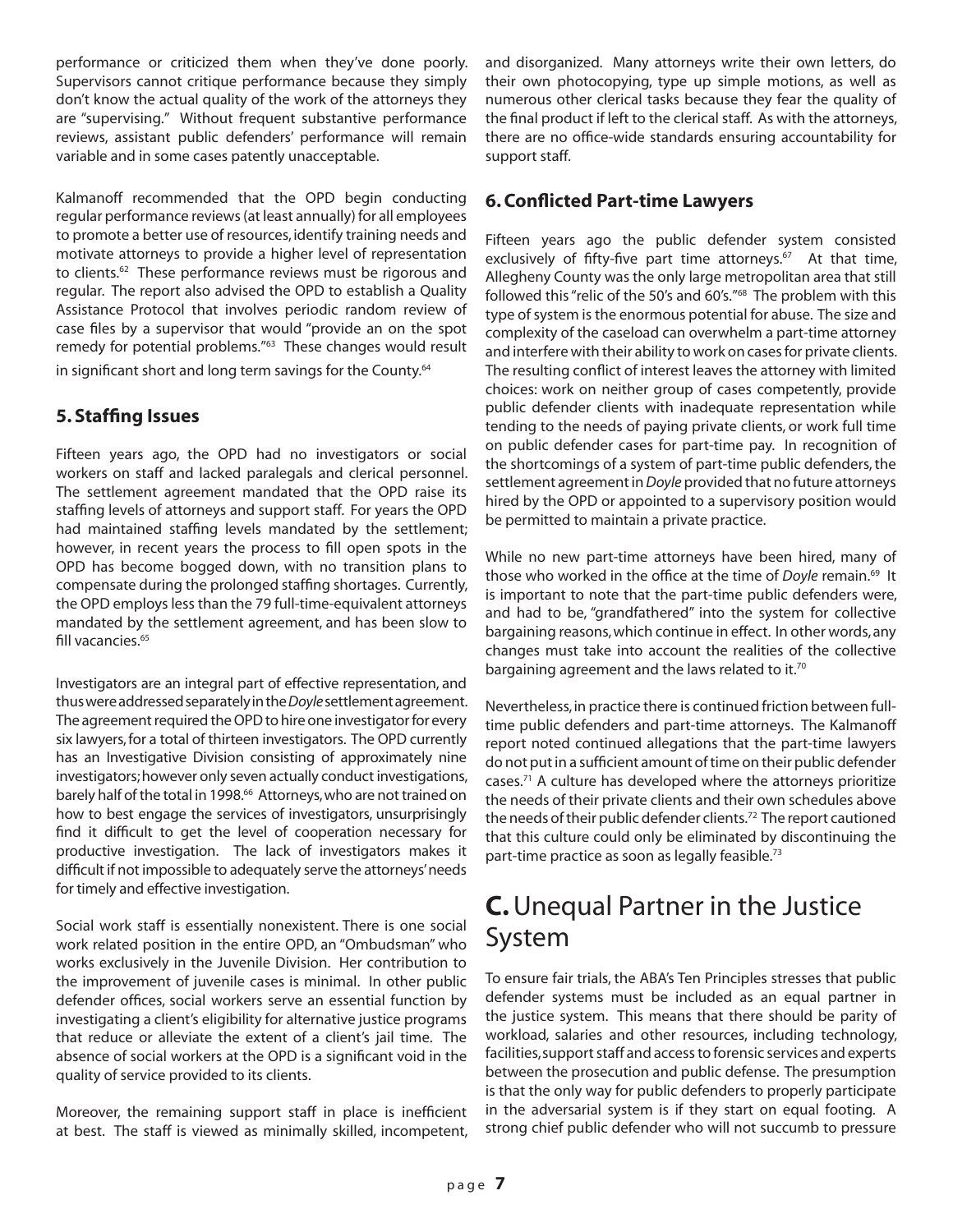from his political bosses, like the county executive or the judges, is essential to maintaining the indigent defense function as a strong and independent leg of the criminal justice triad (the courts, prosecution and defense). Unless the chief public defender fights for his agency's coequal station within the criminal justice system, the program will not function properly.

The Spangenberg report observed in 1995 that the District Attorney's "staffing, salaries and resources far outweigh[ed] those of the Public Defender."74 It described public defender salaries as "miserably low" and their offices as "totally inadequate."75 While the settlement agreement in *Doyle* initially led to improvements in this area, there has been some backsliding in the OPD's resources today, both in absolute terms and in relation to the District Attorney's Office. In 2011, the District Attorney's office received over \$14 million in funding from the County while the OPD was allocated only \$7.5 million.76 These budget discrepancies are apparent in the resources available to each office.

#### **1. Salary**

Perhaps most importantly in the area of resources, the salaries provided to assistant public defenders remain abysmally low. Many public defenders are living paycheck to paycheck, and quite a few attorneys maintain part-time, non-legal, jobs outside of their full-time public defender work to supplement their income. Starting salaries for both assistant district attorneys and assistant public defenders are about \$39,000.

The District Attorney's Office regularly rewards assistant district attorneys with not only the annual cost-of-living adjustment, but with advances in "grade," which amount to more substantial pay increases and serve as an effective retention tool. These "grade" pay raises occur roughly 3-5 years into an assistant district attorney's term in the office, a time frame that roughly corresponds to when many public defenders leave the OPD. In a recent review, the OPD had no "grade 3" lawyers, which is the first grade advancement from the lowest grade of 4. Comparatively, the District Attorney's Office had 33 attorneys at grade 3. The difference in salary is about \$6000, meaning that assistant public defenders with five to six years of experience are making about \$44,000 to \$45,000 while comparably experienced assistant district attorneys are earning about \$51,000. During the current Chief Public Defender's term, financial and job classification grade increases have been unheard of -- employees can only recall a single one – leaving assistant public defenders making far less than equally seasoned assistant district attorneys. Some of the OPD lawyers who have never received a grade increase were hired 10 or more years ago, and many more have over 5 years experience.

While this has not curbed the recruitment of young attorneys, the lack of gradation in salary and benefits has produced a high turnover rate among more experienced attorneys; "another truly major but largely hidden expense" to the OPD.77 High turnover further lowers OPD morale and increases the existing "external and internal perception of the OPD as a training ground."78 The continuing attrition of seasoned public defenders can only

contribute to the office's difficulties in providing constitutionally adequate representation to its clients. In well-run offices "the most experienced trial attorneys in the office are usually the most respected role models for younger inexperienced attorneys," however this is not the case in the OPD.<sup>79</sup> Without the presence of experienced attorneys, younger attorneys have no one to go to for advice and no one from whom to learn best practices. Sadly, as discussed previously, many of the experienced lawyers in the office are pre-*Doyle* part-time holdovers who are rarely in the office and thereby unavailable to assist younger lawyers.

Kalmanoff recommended that the OPD adopt a personnel structure similar to that of the District Attorney's office, "which is divided into specialized units that provide attorneys with the opportunity to increase their income, improve their overall legal skills, and receive good supervision."80 A revised salary structure that allows for merit based raises and creates a professional development track for career public defenders is needed.<sup>81</sup> This structure would encourage dedicated public defenders to remain with Allegheny County OPD and would provide the OPD with a pool of seasoned skilled litigators who could give needed mentorship and be trained for supervisory roles. Despite the Kalmanoff report's alarm about the salary situation, Allegheny County OPD administrators have shown little concern about lawyers' distress over the low salaries, responding instead that attorneys shouldn't expect to make a life career out of being a public defender.

#### **2. Resources**

Kalmanoff found that the OPD's resources are "highly limited" and that there are shortages in all areas, ranging from inadequate and poorly maintained office spaces to deficient technologies and low salaries.<sup>82</sup> Supplies are generally scarce. The OPD has been known to run out of paper or pens without the budget capacity to purchase more. The fear of running out of basic supplies has resulted in staff hoarding supplies and not sharing them with another section of the office when it runs out. The shortages force some attorneys to spend their limited personal income purchasing necessary office supplies. Attorneys lack sufficient personal work space and meeting space for private communications with clients. The District Attorney's Office periodically receives new furniture, while the Public Defender's office furniture consists of furniture handed down from law firms.

Kalmanoff observed that the OPD seems to have received "short shrift from the County" in the realm of information management systems and other technologies, receiving only hand-me-down desktop computers for years.<sup>83</sup> Basic office equipment is old, slow and unreliable, while the District Attorney's office has overhead projectors, computers and computer technicians to assist with trial. There are insufficient computers and printers for the OPD attorneys and support staff. There is one ancient fax machine to serve both the juvenile and trial divisions. The report proposed a number of minimum cost changes to the information technology systems at OPD, which would improve overall office efficiency.<sup>84</sup>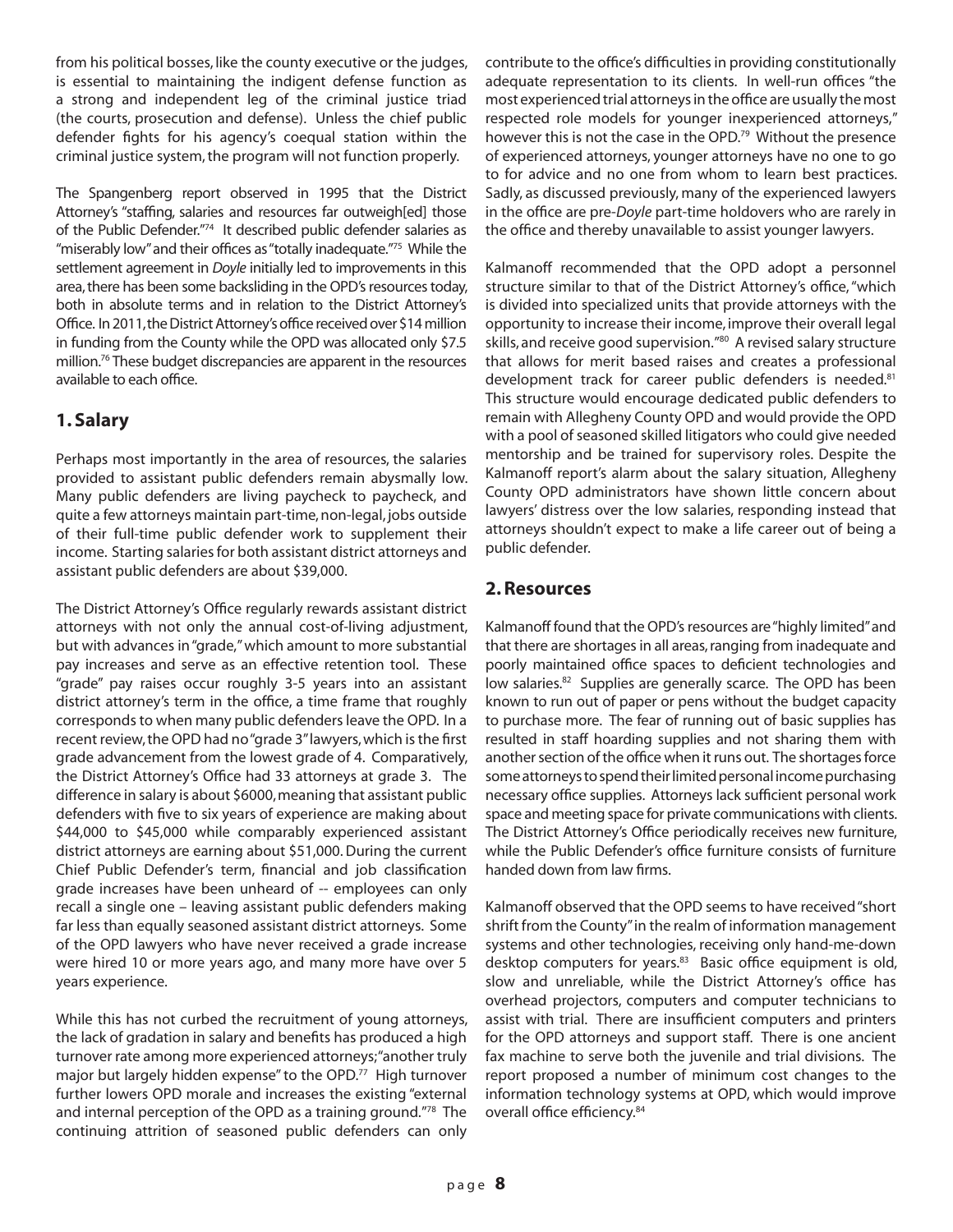### **D.** Sub-Constitutional Representation Persists

The single biggest problem with OPD representation, one heavily targeted by the *Doyle* lawsuit, is OPD lawyers' failure to meet with clients early in the process to give them advice, begin collecting crucial information, and establish plans for investigation, evidence gathering and legal research. Early case evaluation

and preparation is the lynchpin of effective representation, yet sadly the OPD is nowhere near where it needs to be on this score.

#### **1. Woefully Inadequate Client Communication -- No One Recognized as "My Lawyer"**

Client communication is an integral component of any attorney client relationship. Without ongoing communication between client and lawyer, it is practically impossible for a defense attorney to establish the relationship necessary to create a competent defense.<sup>85</sup> Moreover, a lawyer has an ethical duty to keep her clients

informed and to promptly respond to clients' requests for information about their case.<sup>86</sup> The appointment of counsel for an indigent defendant can quickly become a "cruel joke" when that counsel does not take the time to communicate with the client and leaves them in the dark about the progress of their case.87

At the time of the *Doyle* litigation, attorneys from the Office of the Public Defender were not keeping their clients reasonably informed about the status of their case. When placing calls to the Allegheny County OPD, individuals were unable to find out who their attorney was, ask for information about their case or provide their attorney with important information. Today this problem is an integrated component of the system, encouraged by the lack of practice standards addressing the issue and the most frequent complaint heard by the ACLU. OPD clients simply do not know who their attorney is. They cannot contact any lawyer, have never met their lawyer – except maybe for a few minutes in the courtroom right before a hearing – and the lawyer they met momentarily at the preliminary hearing will not represent them at trial. Some Pre-Trial attorneys do not give their full names to their clients at preliminary hearings so they cannot be contacted. Clients are notified of their assigned Trial attorney at the formal arraignment stage, but there is often no correlation between the attorney identified to the client and the attorney eventually assigned to represent the client for

trial. Once the case gets to trial, all too often, it is even another public defender that appears to handle the case, sometimes not knowing the client and his or her case details.

#### **2. Lawyers do not Conduct Meaningful Client Interviews Before the Preliminary Hearing**

An essential stage for effective client representation is the initial meeting with the client. At this meeting an attorney seeks to establish trust with the client and advises them of crucial information, including their rights and the need to not discuss the case with others, especially while in jail.<sup>88</sup> This meeting is the time when the attorney gains critical information about the case, including any alibis, potential witnesses and defenses. Failure to obtain this information at this critical juncture in the case may irrevocably harm the defendant by undermining preparation for the preliminary hearing, compromising crucial physical and testimonial evidence and permanently affecting vital future case decisions. The importance of this interview is highlighted by a detailed description

of the information to be exchanged in the NLADA's Performance Guidelines and specific mention as one of the ABA's Ten Principles.89

Courts have also frequently recognized the unique importance of this consultation to effectuating an individual's Sixth Amendment right to counsel. "Informed evaluation of potential defenses to criminal charges and meaningful discussions with one's client of the realities of the case are the cornerstones of effective assistance of counsel."90 The information an attorney can gain from discussion with his client "is a prime source of the factual bedrock upon which counsel must rely in making strategic choices."<sup>91</sup> Notably, communicating with the client for this purpose has been determined to be a necessary element of adequate assistance of counsel.<sup>92</sup> At a minimum, "the consultation should be sufficient to determine all legally relevant information known to the defendant" and to inform the defendant of his constitutional rights.<sup>93</sup>

The Allegheny County OPD's practice falls far short of this constitutional standard. Pre-Trial attorneys handle a high volume of cases during any given court session, allowing them only a few minutes to meet with each defendant prior to his or her hearing. Likewise, attorneys in the Trial Division only meet with defendants minutes before the pre-trial conference (if at all) and frequently do not engage in subsequent

The appointment of counsel for an indigent defendant can quickly become a "cruel joke" when that counsel does not take the time to communicate with the client and leaves them in the dark about the progress

of their case.<sup>87</sup>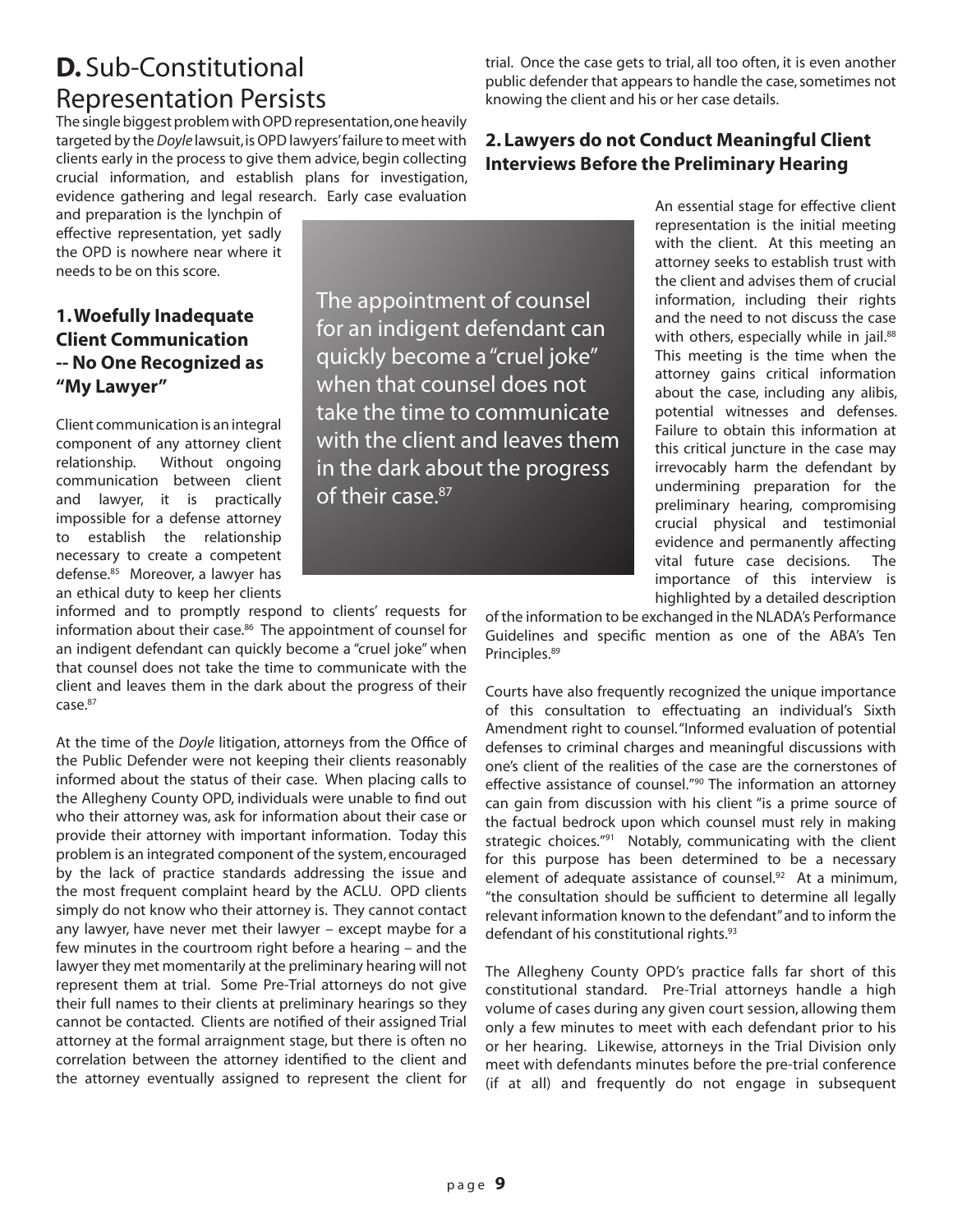communication with the defendants until the next scheduled court appearance. These brief interactions do not provide attorneys with the opportunity to obtain vital information such as alibis, potential defenses or to even hear the defendant's version of events.

Kalmanoff emphasized the extent of the problem when he wrote that there is a general consensus among trial judges that public defenders are not meeting with their clients prior to key court appearances.<sup>94</sup> He found that there is in fact little or no contact with the client before an appearance; sometimes the only conversation that occurs is a mere fifteen seconds of introduction before the hearing.

What little communication that transpires rarely takes place in a confidential environment. Rather, it happens on the day of an appearance in a holding area surrounded by other criminal defendants and law enforcement personnel or in the court room itself. Countless clients are often moved through the entire preliminary hearing phase with no substantive lawyer-client communication and consequently, without any understanding of what has happened or what to expect next. Communication is a key component of representation and there is virtually none between the OPD and its clients. Kalmanoff was so concerned by the poor client communication that the report repeatedly emphasized that the OPD needed to quickly implement mandatory ethics training, focusing specifically on client communication.95 The OPD has not addressed these deficiencies over the past two years and there remains no mechanism in place to ensure that all public defenders communicate with their clients on a regular and sufficient basis.

#### **3. Grossly Deficient Intake Procedures, Investigation and Preparation**

According to the U.S. Supreme Court, the pretrial period is "perhaps the most critical period of the proceedings;" the time "when consultation, thorough-going investigation and preparation [are] vitally important."96 This time of investigation is "perhaps the most critical stage" of a lawyer's representation, because "it provides a basis upon which most of the defense case must rest."97 "Pretrial investigation and preparation are the keys to effective representation of counsel," and the "exercise of the utmost skill during the trial is not enough if counsel has neglected the necessary investigation and preparation of the case."98

This requirement of thorough investigation exists because a "careful investigation of a case and the thorough analysis of the information it yields may disclose evidence of which even the defendant is unaware and may suggest issues and tactics at

trial which would otherwise not emerge."<sup>99</sup> A criminal defense attorney "must investigate a case, when he has cause to, in order to provide minimally competent professional representation" within the meaning of the Sixth Amendment.<sup>100</sup> The investigation cannot be a superfluous inquiry; rather defense counsel is obligated to undertake reasonable steps to investigate all apparently substantial avenues of defense.<sup>101</sup>

#### i. Intake Procedures

A foundational step of thorough investigation is the intake process itself. Without comprehensive intake it is nearly impossible to correctly assess and investigate the case. Allegheny County OPD does not have an effective intake process. The OPD intake staff are not lawyers and have not been trained by lawyers. Consequently, they do not obtain necessary information. Intake has been limited primarily to contact information, with little if any discussion of facts important to the case such as possible witnesses and available physical evidence or records. Approximately 1 out of 4 "jailers" 102 go to their preliminary hearing without having spoken even to intake staff.

This ineffective intake process exacerbates the other problems associated with the early stages of indigent client representation by the OPD. The Kalmanoff Action Plan proposed assigning a senior attorney to supervise jail interviews and other intake functions to determine the deficiencies in early stages of intake.103 Increasing the efficiency at this stage of representation would provide significant time savings, promote a better use of resources and reduce the costs associated with prolonged incarcerations and repeated court appearances.

#### ii. Preparation

Only the most diligent Pre-Trial attorneys review case files or speak with clients in advance of preliminary hearings. Even for these diligent attorneys this practice is limited due to the extreme time constraints between receiving the client file and the hearing itself. Trial attorneys are likewise only provided with limited time to prepare. They are not assigned to a case until the week before the pre-trial conference and do not receive the actual case files until the week of, or even the day before, the conference itself. This timetable does not provide attorneys with adequate time to prepare properly for their cases.<sup>104</sup> Moreover, Kalmanoff contends that a "culture of delay" permeates the system and encourages attorneys to not be fully prepared early

in a case.<sup>105</sup> This results in a "waste of opportunities" and a "loss in justice and monies [that are] hard to justify."<sup>106</sup> "[T]he cost is enormous."107

Informed evaluation of potential defenses to criminal charges and meaningful discussions with one's client of the realities of the case are the cornerstones of effective assistance of counsel."90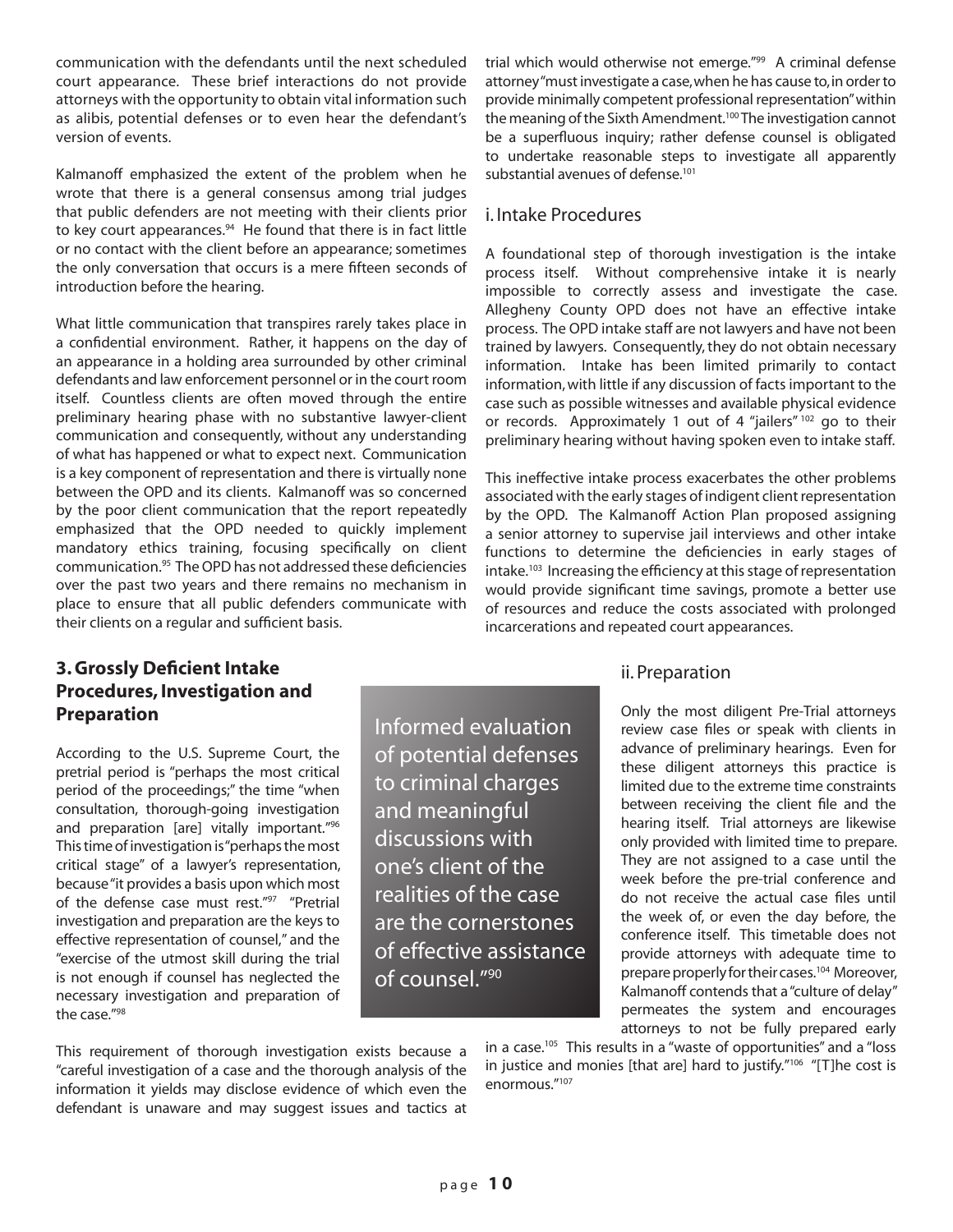#### **4. The OPD's "Hidden Shame" – The Appalling Gap in Representation**

The organizational structure of the Allegheny County OPD continues to result in significant gaps in client representation.<sup>108</sup> Every client is first assigned a Pre-Trial Attorney for the preliminary hearing and then a Trial Attorney to represent them at the Pre-Trial Conference and beyond, but between these two events most incarcerated clients are largely unrepresented.

During the *Doyle* settlement agreement period, the Pre-Trial Attorney's lone duty following the preliminary hearing was to obtain and preserve any evidence that might disappear before the assignment of the Trial Attorney. This task was significantly impaired by office practice. Without an in-depth client interview Pre-Trial attorneys were frequently unaware of crucial evidence that needed to be preserved. The responsibility of developing any theory for the case, including alibis and defenses, was left to the Trial Attorney. On average 45-60 days would pass between the end of the Pre-Trial Attorney's obligations and when a Trial Attorney was assigned to the case. During this period no meaningful evaluation, strategy or investigation of the case took place.

Disappointingly, this gap in representation not only continues, but has widened. Kalmanoff discovered a period of approximately four months between the preliminary hearing and the pre-trial conference during which no attorney is assigned and clients experience a "total lack of representation."<sup>109</sup> Literally no one is assigned to the case and nothing is done. This dead time results in long waiting times, lost communication between clients and attorneys (jail mail) and multiple disciplinary board complaints. This period has been labeled by some public defenders as the "OPD's hidden shame."110

Aggravating the effects of this dead period is the complete disorganization associated with the transition between attorneys. For budgetary reasons, Pre-Trial Attorneys are no longer allowed to request preliminary hearing transcripts, arguably the most effective method of communicating to the Trial Attorney what has happened thus far in the case. Additionally, Pre-Trial Attorneys are not required to conduct any follow up work on the case. Many believe that *any* follow up is the responsibility of the Trial Attorney alone and avoid such communication with clients. Clients frequently give their Pre-Trial Attorney critical information, such as names of witnesses or physical evidence, but this information is not always put into the client's file and consequently never seen by Trial Attorneys. Trial Attorneys have no expectation that Pre-Trial Attorneys will contribute notes to the client's file. Therefore, most client files are given to Trial Attorneys without anything more than cursory notes from the Pre-Trial Attorney. The absence of standards requiring early case evaluation and the transmission of notes undermines and in some cases irreparably harms effective representation by the Trial Attorney.

#### **5. Scarce Use of Experts**

In addition to a right to expect the *services* of a reasonably competent attorney, an indigent defendant has a right to expect that he will be provided with the "basic *tools* of an adequate defense" if he cannot afford to pay for them.<sup>111</sup> "[A] criminal trial is fundamentally unfair if the State proceeds against an indigent defendant without making certain that he has access to the raw materials integral to the building of an effective defense."112 Among these tools, in appropriate cases, are mental health and other kinds of expert witnesses.<sup>113</sup>

It remains difficult for public defenders to obtain the experts necessary for their cases. Some experts are reluctant to work for the OPD because it has a history of delay in paying for services rendered. There is no clear procedure in place specifying who an attorney should go to for permission to obtain an expert. When requesting an expert, some trial attorneys have been informed by their supervisors that they should simply make the Commonwealth's expert their own instead, a profoundly disturbing suggestion that reflects deliberate indifference to constitutional and ethical obligations. There are still numerous occasions when experts are not being hired, even when a defense expert is absolutely vital to the case.

# **V.** CONCLUSION

An effective public defender office is an essential component in maintaining the fairness and integrity of the criminal justice system. As documented above, the OPD is sadly lacking in virtually every area of operations. Within the OPD there are attorneys and staff members who are enormously talented and committed to serving the best interests of their clients, but are simply hamstrung by the system in their ability to provide effective representation. Other attorneys and non-legal staff take advantage of the lack of oversight and accountability by doing as little as they can get away with, which in some cases is very little, thereby exacerbating the pressures on the hardworking, responsible staff. Without dramatically improved management, training, practice standards, supervision and employee accountability the situation will not improve, and too many clients will continue to receive sub-constitutional representation.

Kalmanoff made thirty recommendations as part of a strategic plan to improve the quality of the representation provided by the OPD and to increase the general efficiency of the County's criminal justice system. The Action Plan included suggestions for the OPD, the County Executive, the Sheriff's Department and the Court of Common Pleas to address the problems that pervade the entire Allegheny County criminal justice system. The following list combines the unfinished and lapsed reforms mandated by *Doyle* with some of Kalmanoff's recommendations.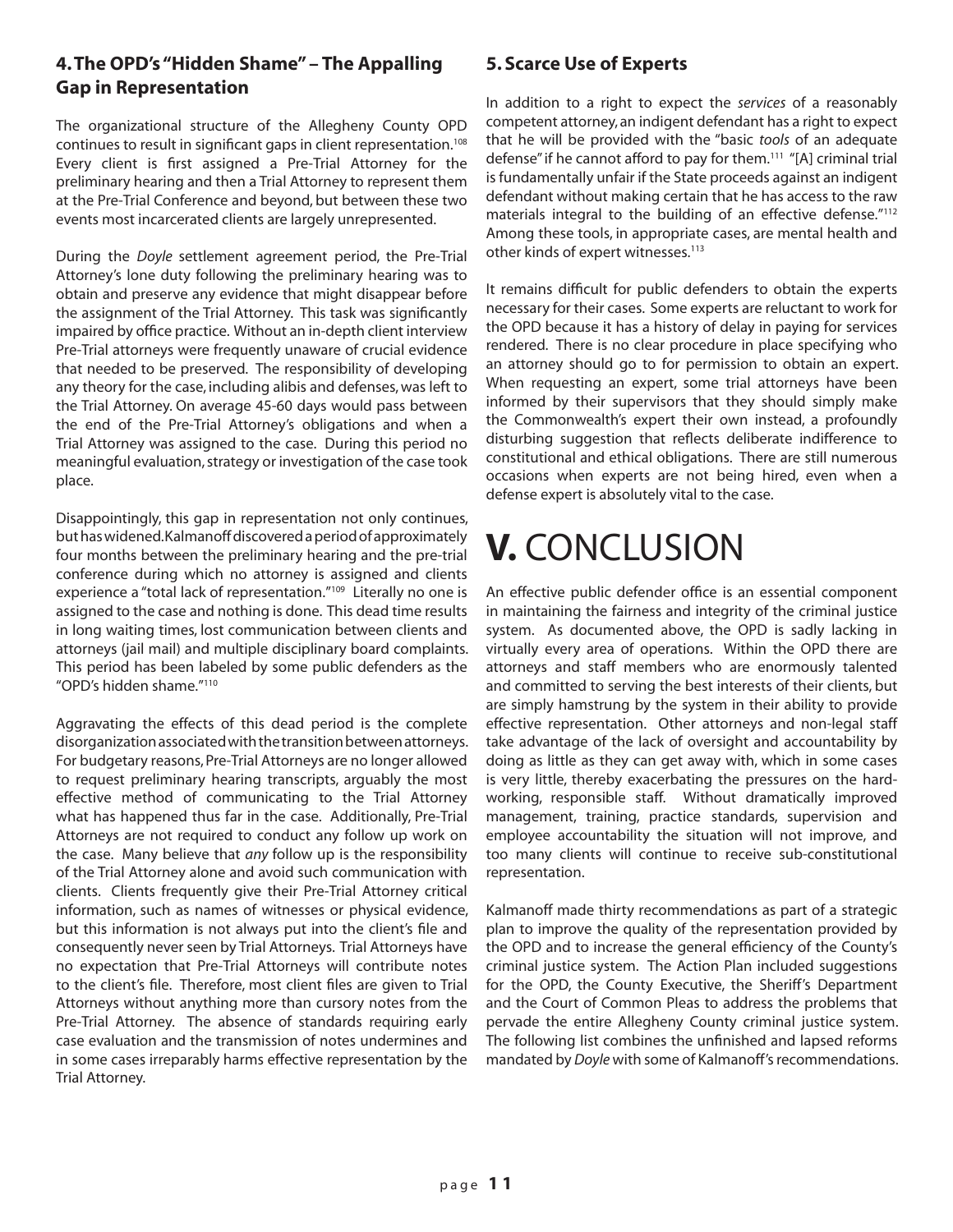### Recommendations for the OPD

- Upgrade OPD management.
- Provide management training for the OPD leadership.<sup>114</sup> Return attorney staffing levels to those mandated by the *Doyle* settlement agreement, i.e., at least 79 full-timeequivalent attorneys.
- Return investigator staffing levels to those mandated by the *Doyle* settlement agreement, i.e., at least 13 investigators.
- Hire and/or appoint a full-time director of training.
- Improve the entry-level training program in the basics of representation,<sup>115</sup> devise training programs for lawyers entering different divisions, and develop a program whereby supervisors and more senior attorneys mentor and assist new and younger lawyers.
- Create a comprehensive office manual, including trial practice and performance standards, and incorporate the standards into daily office culture.<sup>116</sup>
- • Institute and enforce practice standards that require attorneys, except in extenuating circumstances, to do intake with clients before preliminary hearings, to develop and use forms that assist in gathering and memorializing important information and strategic decisions for representing the client, and result in clients being assigned during the four-month gap between the preliminary hearing and the pre-trial conference an attorney who will ensure that necessary investigation, legal research and filing of pre-trial motions is accomplished in a timely fashion.
- Assign a senior attorney to supervise intake functions and determine the deficiencies in early stages of intake.<sup>117</sup>
- • Conduct meaningful performance reviews of all staff members at least annually.<sup>118</sup>
- Establish a QA Protocol that includes weekly case reviews by a supervisor.<sup>119</sup>
- Improve the office space.
- Discontinue Part Time attorneys "as soon as legally possible," recognizing the limitations imposed by the collective bargaining system, and in the meantime institute effective procedures to ensure the employees' accountability.<sup>120</sup>
- Revise the personnel structure to include a grade and step progress with performance criteria so that public defenders receive salary increases similar to those given district attorneys.<sup>121</sup>

### Recommendations for the County Executive

- Upgrade leadership at the OPD.<sup>122</sup>
- Require comprehensive reorganization of the OPD.<sup>123</sup>
- • Provide adequate access and space for OPD attorneys, paralegals and investigators to conduct confidential client and witness interviews and to facilitate trial preparation.<sup>124</sup>
- Obtain additional office space for the OPD. $125$
- Update information technology ("IT") systems and expand contract for computer research services for use by the OPD.126
- • Ensure that the OPD implements and enforces the changes recommended by Kalmanoff and this report.

# Recommendations for the Court

- Review internal court procedures to ensure timely case management.<sup>127</sup>
- • Revise and enforce discovery rules to expedite discovery (preferably electronically) by the D.A.'s Office.128

Allegheny County stands at the same fork in the road it encountered in 1996, with a choice of whether to save money by continuing to ignore serious, systemic problems at the OPD or invest in necessary improvements, which will not cost nearly as much as before and that may ultimately save the County substantial sums. County Officials and the three arms of the criminal justice system must work together to make the changes outlined above, which are necessary to improve the OPD's representation of clients to constitutionally-mandated levels. If the County persists in burying its head in the sand regarding problems at the OPD, in essence choosing the same road taken by Allegheny County in 1996, years of litigation are likely to ensue. But with the benefit of projected savings, even potentially millions of dollars, to be achieved by the changes, the ACLU hopes the County will take the other road, one that will finish the reforms begun but never completed by *Doyle.*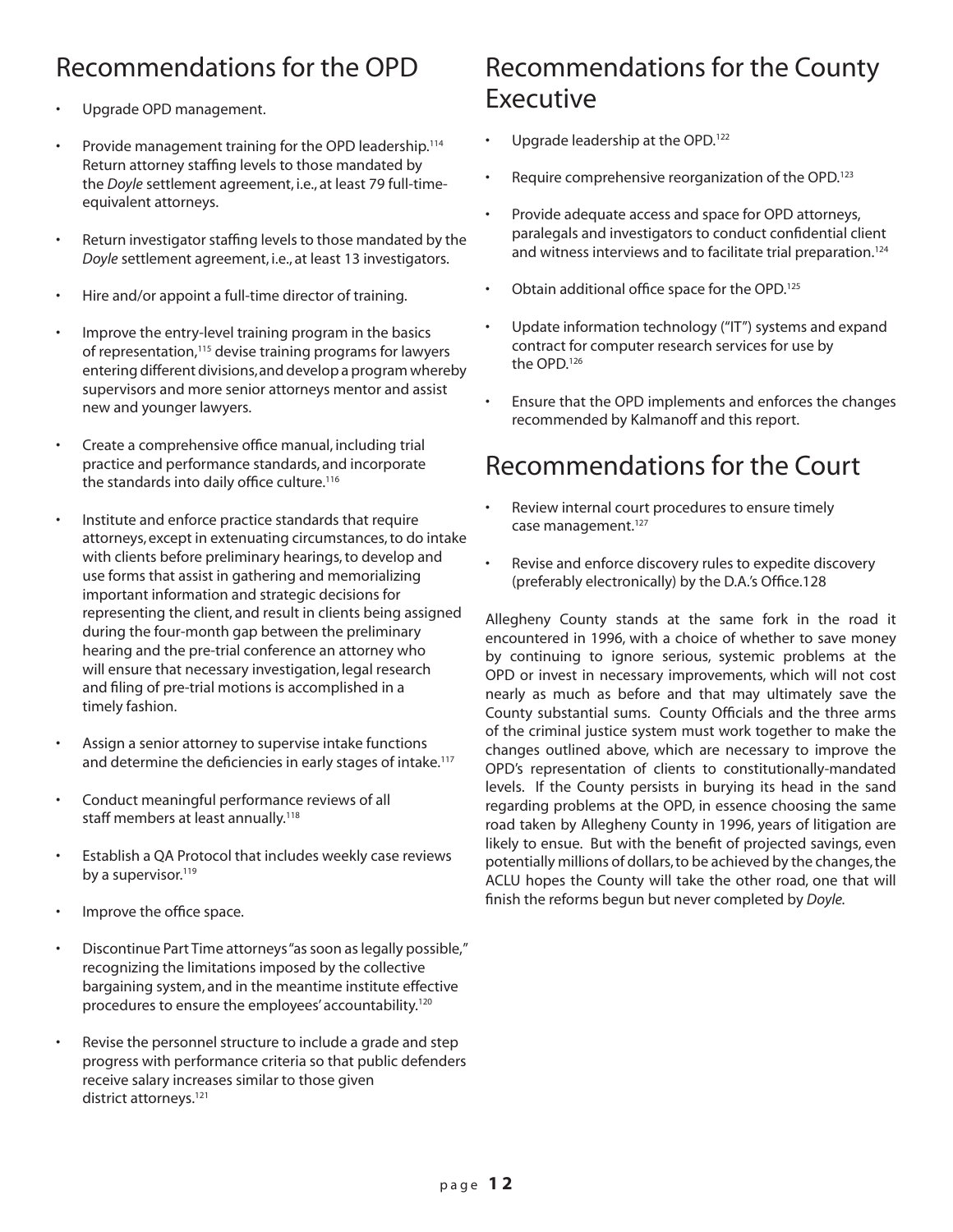# **Endnotes**

- **1** Inst. for Law and Policy Planning, Allegheny County Office of the Public Defender Assessment, Final Report, Presented to Michael Wojcik Allegheny County Solicitor 14 (Oct 20, 2008) [hereinafter Kalmanoff ]. While the date listed on the report cover is October 2008, the footer on each page of the report notes the date as "January 2009." A copy of the report is attached as Appendix 1, and can be downloaded at http://www.aclupa.org/opd.
- **2** *Id*. at 26.
- **3** *Id*. at 6.
- **4** *Id*.
- **5** *Id*. at 21.
- **6** *See Gideon v. Wainwright*, 372 U.S. 335, 342 (1963).
- **7** *Argersinger v. Hamlin*, 407 U.S. 25, 37 (1972); *Starr v. Lockhart*, 23 F.3d 1280, 1284 (8th Cir. 1994).
- **8** *Frazier v. United States*, 18 F.3d 778, 782 (9th Cir. 1984).
- **9** *See In re Gault*, 387 U.S. 1, 41 (1967) (extending the right to counsel to juveniles in delinquency proceedings which may result in the juvenile's loss of freedom); *Argersinger*, 407 U.S. at 36-37 (holding that the right to counsel applies to anyone facing the loss of liberty); 42 Pa. Cons. Stat. § 6337.
- **10** *See* 50 Pa. Cons. Stat. § 7304(e)(1).
- **11** *Wheat v. United States*, 486 U.S. 153, 159 (1988) (emphasis added).
- **12** *See United States v. Cronic*, 466 U.S. 648, 656 (1984).
- **13** *Cuyler v. Sullivan*, 446 U.S. 335, 343 (1980).
- **14** *Evits v. Lucey*, 469 U.S. 387, 395 (1985).
- **15** *Id.* at 396.
- **16** ABA Standing Comm. on Legal Aid and Indigent Defendants, ABA Ten Principles of a Public Defense Delivery System (Feb. 2002) [hereinafter ABA].
- **17**
- **18** *Doyle v. Allegheny County Salary Board*, No. GD-96-13606 (Allegheny Co. Ct. Com. Pl., 1996).
- **19** Robert L. Spangenberg & Catherine L. Schaever, The Spangenberg Group, A Review of the Allegheny County (Pennsylvania) Public Defender Office (Nov 1995) [hereinafter Spangenberg].
- **20** *Id.* at 6.
- **21** *Id.* at 6-7.; At the time of the study Allegheny County's population was approximately 1.3 million, and the OPD's budget was \$3.9 million. Philadelphia County, with a

population of approximately 1.6 million had a budget of \$19.6 million; Middlesex County, Massachusetts, population 1.4 million, budget \$14 million. These similarly sized jurisdictions had public defender budgets of almost four times that of Allegheny County *before* the severe budget cuts. *Id.*

- **22** *Doyle* Compl. 14
- **23** *Doyle* Compl. 15
- **24** *Doyle* Compl. 8
- **25** *Doyle* Settlement Agreement.
- **26** *Doyle* Mot. Req. that Defs. Either be Directed to Comply with the Terms of the Settlement agreement Issued in This Case or be Held in Contempt 1.
- **27** *Doyle* Findings of Fact and Recommendations of Pro Bono Panel 2.
- **28** Kalmanoff, *supra* note 1 at 7,9.
- **29** *Id*. at 6.
- **30** *Id*. at 14 (parentheticals in original).
- **31** *Id*. at 23.
- **32** *Id*. at 28.
- **33** *Id*. at 11.
- **34** *Id*. at 11.
- **35** While the Kalmanoff report expended a fair amount of time discussing the system wide problem of excessive continuances, we will not focus on that issue in this report as we recognize there are sometimes legally sound reasons for defense counsel to seek continuances in a case.
- **36** Kalmanoff, *supra* note 1 at 37.
- **37** *Id*. at 42-44.
- **38** *Id*. at 50.
- **39** *Id*. at 51-52.
- **40** *Id*. at 52. (Recommendation 16)
- **41** *Id.* at 23-4.
- **42** *Id.* at 26.
- **43** This criticism could possibly be true of many individuals placed in the Chief Public Defender's position. Without greater independence from the judiciary and the political machinations of the County, very few individuals would be able to perform the duties of this position effectively and without being influenced by concerns about the political waters upon which their position tenuously floats.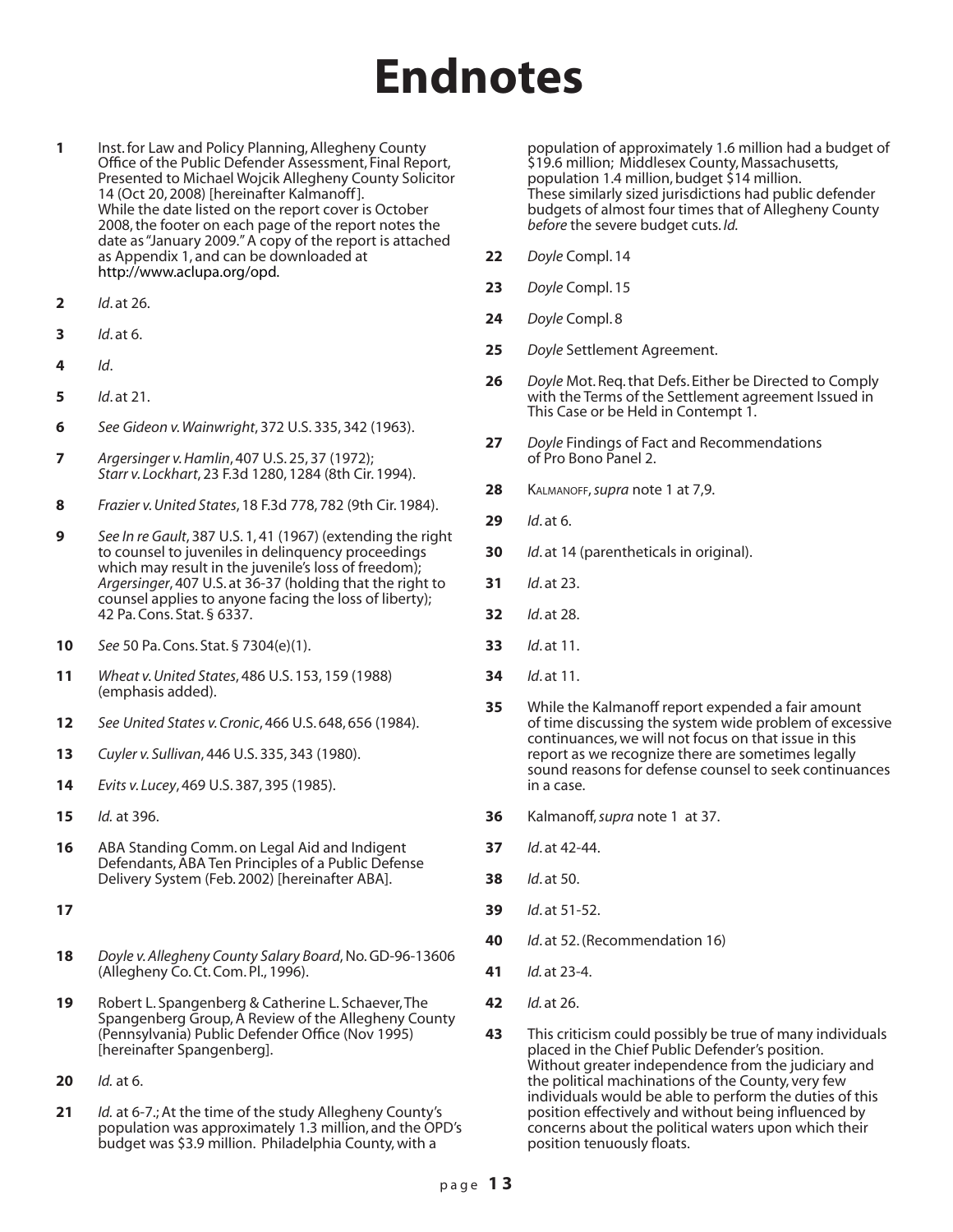- Kalmanoff, *supra* note 1 at 6.
- *Id*. at 11.
- *Id*. at 14.
- *Id.* at 54.
- *Id.* at 31.
- *Id.*
- *Id.* at 23.
- *Id.*at 33.
- *Id.*
- *Id.*
- National Legal Aid & Deefender Association, Performance Guidelines for Criminal Defense Representation [hereinafter NLADA], , *Guideline 4.2, commentary* ("[d]elay in investigation may result in loss of potential evidence or testimony that would support a defense… investigation may reveal information that could be utilized in plea negotiations, pretrial motions and motions concerning pretrial detention").
- Kalmanoff, *supra* note 1 at 28.
- *Id.* at 11.
- *Id.* at 50.
- NLADA, *supra* note 53, *Guideline 1.3*.
- Kalmanoff, *supra* note 1 at 11.
- The Kalmanoff report noted that the excessive caseloads have contributed to a trend where "the defense tends to focus primarily on the priorities of the defense attorneys to the point where they have become more concerned in a great many instances with their own personal calendars than with the best interests of the defendant." *Id.* at 19.
- Kalmanoff, *supra* note 1 at 28.
- *Id.* at 49.
- *Id.* at 52.
- *Id.*
- The figure is derived from an OPD employee roster provided by Allegheny County in response to public record request in July 2011, and has been updated by reports from staff.
- This figure does not include currently empty positions.
- Spangenberg, *supra* note 18 at 4.
- *Id.* at 7,12.
- Information as of June 2011 cites 15 part –time attorneys remaining in the office. At present there appear to be 14.
- A number of the issues discussed in this report would likely require discussion and cooperation with the attorneys' bargaining agent in the union.
- Kalmanoff, *supra* note 1 at 14.
- *Id.* at 31.
- *Id.*
- Spangenberg, *supra* note 18 at 15.
- *Id.* at 5,10.
- Both of these numbers reflect cuts from previous years, however, like before *Doyle*, information shows that the cuts sustained by the OPD were much greater than that to the DA's office, almost 8% compared to 0.3%.
- Kalmanoff, *supra* note 1 at 25.
- *Id.* at 32.
- *Id.*
- *Id.*
- *See id.* at 48.
- *Id*. at 13.
- *Id.* at 24.
- *Id.* at 33.
- *See Ramseyer v. Blodgett*, 853 F.Supp 1239, 1258 (W.D. Wash. 1994), aff'd 64 F.34 1432 (9th Cir. 1995).
- Pennsylvania Rules of Professional Conduct 1.4(a).
- *Thomas v. Zelker*, 332 F.Supp. 595, 600 (S.D.N.Y. 1971).
- *See* NLADA, *supra* note 53, *Guideline 2.2*.
- *Id. Guideline 2*.
- Weekly v. Jones, 56 F.2d 889, 896 (8th Cir. 1995).
- *Montgomery v. Peterson*, 846 F.2d 407, 412 (7th Cir. 1988).
- *See Coles v. Peyton*, 389 F.2d 224, 226 (4th Cir. 1968); *Ramseyer*, 858 F.Supp. at 1259.
- *United States v. Tucker*, 716 F.2d 576, 882 n.12 (9th Cir. 1983); *see Wallace v. Kern*, 392 F.Supp. 834, 846 (E.D.N.Y 1973).
- Kalmanoff, *supra* note 1 at 21.
- *See e.g. id.* at 53.
- *Massiah v. United States*, 377 U.S. 201, 205 (1964) (quoting *Powell v. Alabama*, 287 U.S. 45, 57 (1932)).
- *House v. Blakcom*, 725 F.2d 608, 618 (11th Cir. 1984).
- *Tucker*, 716 F.2d at 581; *United States v. Williams*, 615 F.2d 585, 594 (3rd Cir. 1980).
- *Moore v. United States*, 432 F.2d 735, 739 (3rd Cir. 1970).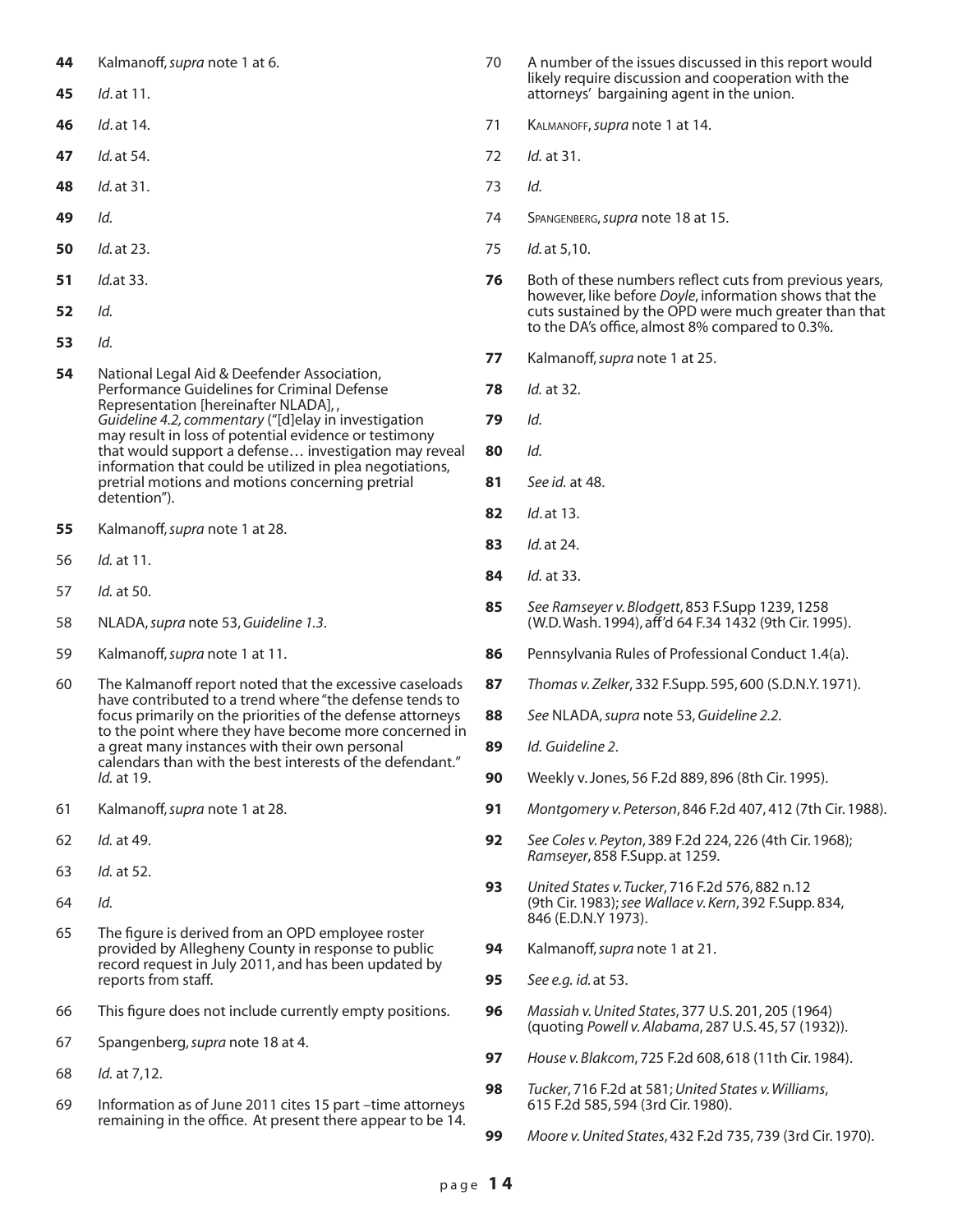- **100** *United States v. Kaufman*, 109 F.3d 186, 190 (3rd Cir. 1997).
- **101** *See Wallace*, 392 F.Supp. at 846-47, *Blackburn v. Foltz*, 828 F.2d 1177, 1183 (6th Cir. 1987).
- **102** "Jailers" denotes public defender clients who are in jail, not on bond, during their representation.
- **103** Kalmanoff, *supra* note 1 at 56.
- **104** This timetable combined with the heavy caseloads many attorneys experience can be identified as a frequent factor leading to the excessive continuances noted by the Kalmanoff report.
- **105** Kalmanoff, *supra* note 1 at 22. The report found that available data "suggests that repeatedly postponed cases are the rule rather than the exception." *Id.* at 15.
- **106** *Id.* at 22.
- **107** *Id.*
- **108** The ABA's Ten Principles recommend a vertical representation system (where one attorney represents the defendant through all proceedings) in part to avoid this issue of gaps in representation.
- **109** Kalmanoff, *supra* note 1 at 11,21.
- **110** *Id.* at 11.
- **111** *See Ake v. Okla*., 470 U.S. 68, 70 (1985) (quoting *Britt v. North Carolina*, 404 U.S. 226, 226 (1970)) (emphasis added).
- **112** Kalmanoff, *supra* note 1 at 77.
- **113** *See id.* at 83, 86.
- **114** *Id.* at 32, 54.
- **115** *Id.* at 23, 33.
- **116** *Id.* at 50.
- **117** *Id.* at 56.
- **118** *Id.* at 49.
- **119** *Id.* at 52.
- **120** *Id.* at 31.
- **121** *Id.* at 48.
- **122** *Id.* at 31.
- **123** *Id.* at 42; Pennsylvania is the only remaining state in which all public defender funding is provided by the County government alone. A preferred organizational

model by many public defender focused organizations, a reform which would require the involvement of forces outside of Allegheny County, is one in which funding is provide state wide by the state itself. Another model which would be useful for Allegheny County to consider is that of Philadelphia, where the County is the main, but not only funding source.

- **124** *Id.* at 44.
- **125** *Id.* at 45.
- **126** *Id.*
- **127** *Id.* at 56.
- **128** *Id.* at 57.